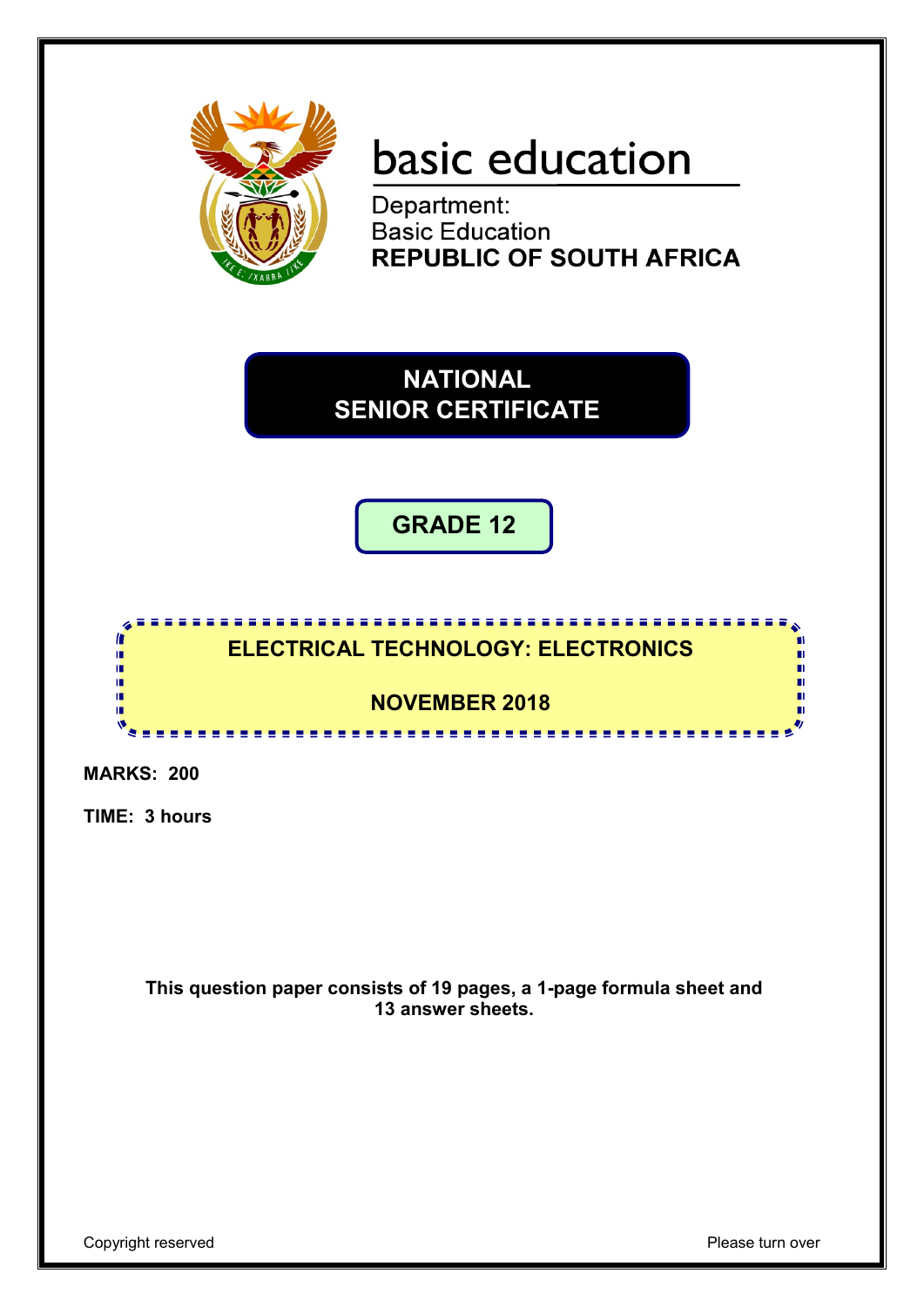#### **INSTRUCTIONS AND INFORMATION**

- 1. This question paper consists of FIVE questions.
- 2. Answer ALL the questions.
- 3. Answer the following questions on the attached ANSWER SHEETS:

QUESTIONS 2.2.1 and 2.2.2 QUESTION 3.6.3 QUESTIONS 4.3.2, 4.4.1, 4.5.2, 4.6.3, 4.7.4, 4.8.1, 4.8.2 and 4.9.1 QUESTIONS 5.2.3, 5.5.3, 5.7.3 and 5.9

- 4. Write your CENTRE NUMBER and EXAMINATION NUMBER on every ANSWER SHEET and hand them in with your ANSWER BOOK, whether you have used them or not.
- 5. Sketches and diagrams must be large, neat and fully labelled.
- 6. Show ALL calculations and round off answers correctly to TWO decimal places.
- 7. Number the answers correctly according to the numbering system used in this question paper.
- 8. You may use a non-programmable calculator.
- 9. Show the units for ALL answers of calculations.
- 10. A formula sheet is attached at the end of this question paper.
- 11. Write neatly and legibly.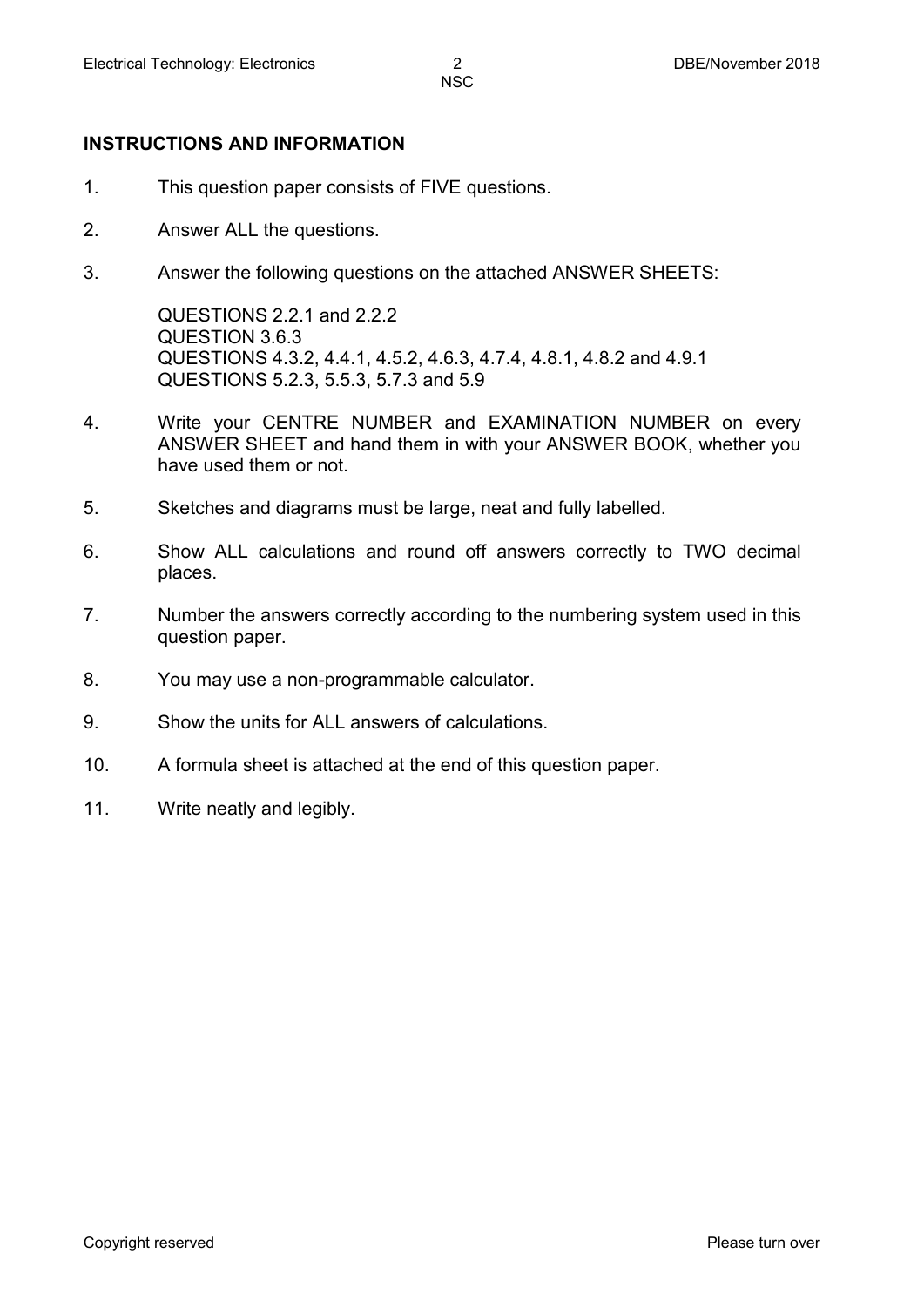#### **QUESTION 1: OCCUPATIONAL HEALTH AND SAFETY (GENERIC)**

| 1.1 |       | Define the term <i>major incident</i> with reference to the Occupational Health and<br>Safety Act, 1993 (Act 85 of 1993).                | (2)         |
|-----|-------|------------------------------------------------------------------------------------------------------------------------------------------|-------------|
| 1.2 |       | State TWO general duties of manufacturers with regard to a product that will<br>be used at the workplace.                                | (2)         |
| 1.3 |       | Explain why horseplay is an unsafe act in the workshop.                                                                                  | (2)         |
| 1.4 |       | State TWO procedures that you have to follow to protect yourself when you<br>help a person who is being shocked by electricity.          | (2)         |
| 1.5 |       | Define the term qualitative risk analysis.                                                                                               | (2)<br>[10] |
|     |       | <b>QUESTION 2: RLC CIRCUITS (GENERIC)</b>                                                                                                |             |
| 2.1 |       | Define the term <i>impedance</i> with reference to RLC circuits.                                                                         | (2)         |
| 2.2 |       | Illustrate the phase relationship between current and voltage by drawing the<br>waveforms of the following circuits on ANSWER SHEET 2.2: |             |
|     | 2.2.1 | Pure capacitive circuit                                                                                                                  | (2)         |

- 2.2.2 Pure inductive circuit (2)
- 2.3 FIGURE 2.3 below shows a RLC series circuit that consists of a 12  $\Omega$  resistor, an inductor with a reactance of 22  $\Omega$  and a capacitor with a reactance of 36 Ω, all connected across a 60 V/60 Hz supply. Answer the questions that follow.



#### **FIGURE 2.3: RLC SERIES CIRCUIT**

Given:

| R                | = | 12 O        |
|------------------|---|-------------|
| $X_L$            | = | 22 O        |
| $X_{\mathbf{C}}$ | = | 36 $\Omega$ |
| $V_{\rm S}$      | = | 60 V        |
| f                | = | 60 Hz       |
|                  |   |             |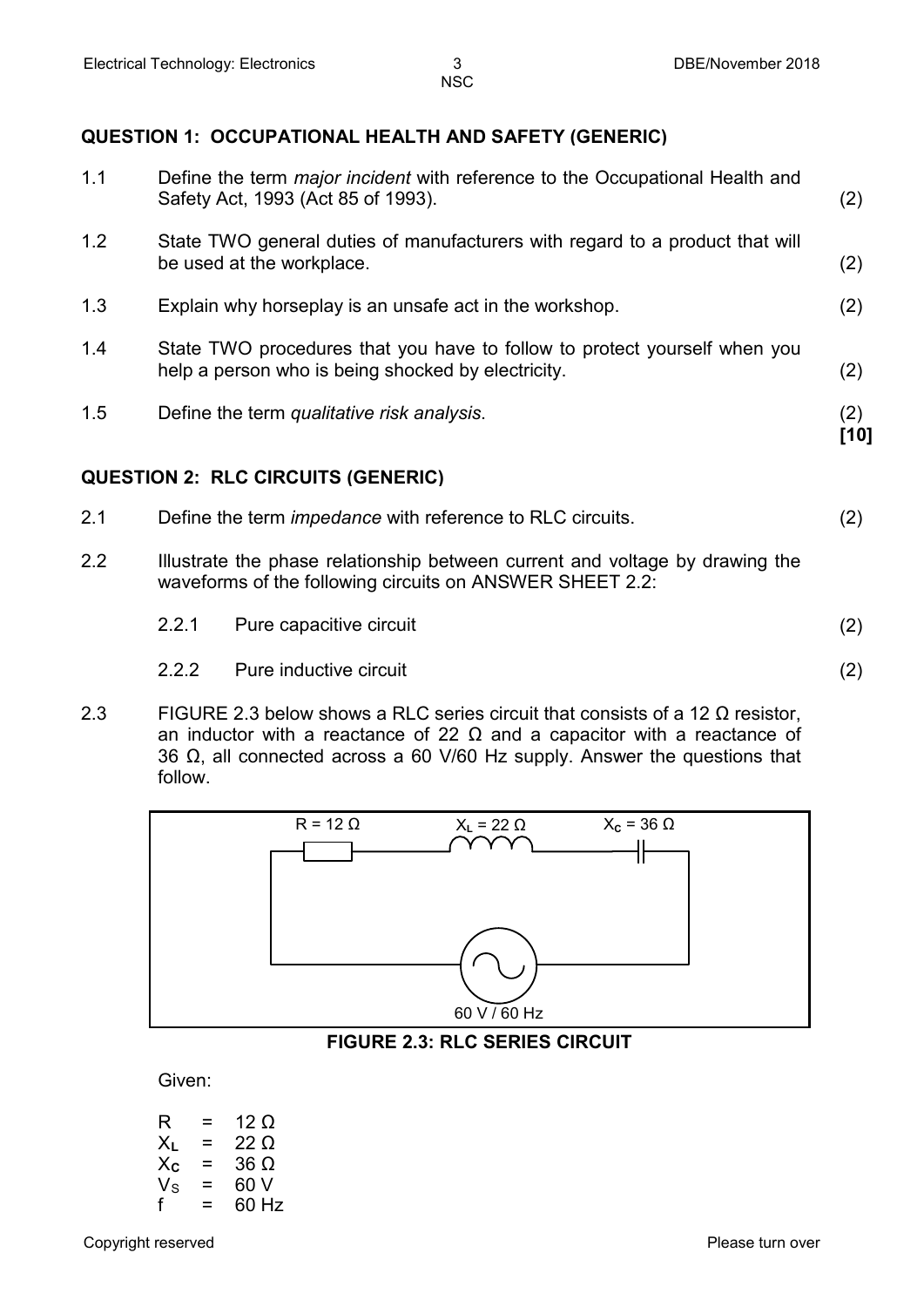Calculate the:

|     | 2.3.1 | Capacitance of the capacitor                                                                             | (3) |
|-----|-------|----------------------------------------------------------------------------------------------------------|-----|
|     | 2.3.2 | Inductance of the inductor                                                                               | (3) |
|     | 2.3.3 | Impedance of the circuit                                                                                 | (3) |
|     | 2.3.4 | Total current through the circuit                                                                        | (3) |
|     | 2.3.5 | Reactive power at a phase angle of 50°                                                                   | (3) |
| 2.4 |       | Explain how the value of the inductive reactance will be affected if the supply<br>frequency is doubled. | (2) |

- 2.5 Define the term *resonant frequency*. (2)
- 2.6 Refer to FIGURE 2.6 below and answer the questions that follow.



# **FIGURE 2.6: RLC PHASOR DIAGRAM**

- 2.6.1 Calculate the following:
	- (a) Inductive reactance (3)
	- (b) Capacitive reactance (3)
	- (c) Reactive current (3)
	- (d) Total current (3)
- 2.6.2 State whether the phase angle is lagging or leading. (1)
- 2.7 Describe how a low resistance value affects the bandwidth of an LC tuned circuit. (2)

**[40]**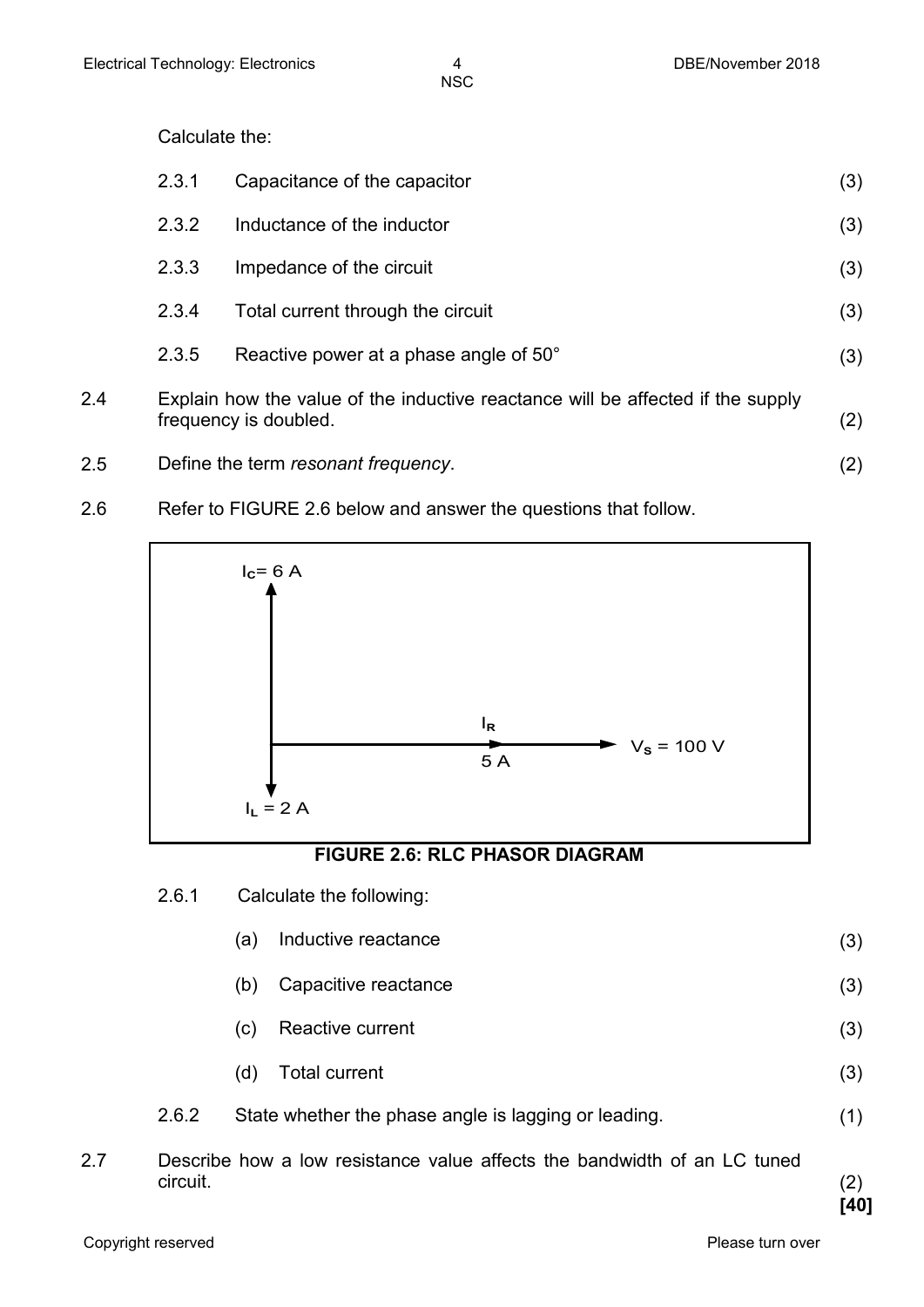#### **QUESTION 3: SEMICONDUCTOR DEVICES (SPECIFIC)**

- 3.1 Name TWO types of junction field effect transistors (JFETs). (2)
- 3.2 Explain how the construction of the JFET was modified to overcome the leakage current between the gate terminal and drain-source channel. (2)
- 3.3 Refer to FIGURE 3.3 below and answer the questions that follow.



#### **FIGURE 3.3: MOSFET AS A SWITCH**

| 3.3.1 | Identify the type of MOSFET used in this circuit.     |     |
|-------|-------------------------------------------------------|-----|
| 3.3.2 | Explain when the lamp in this circuit will switch ON. | (2) |

- 
- 3.3.3 Describe what will happen if R<sub>GS</sub> is short-circuited. (3)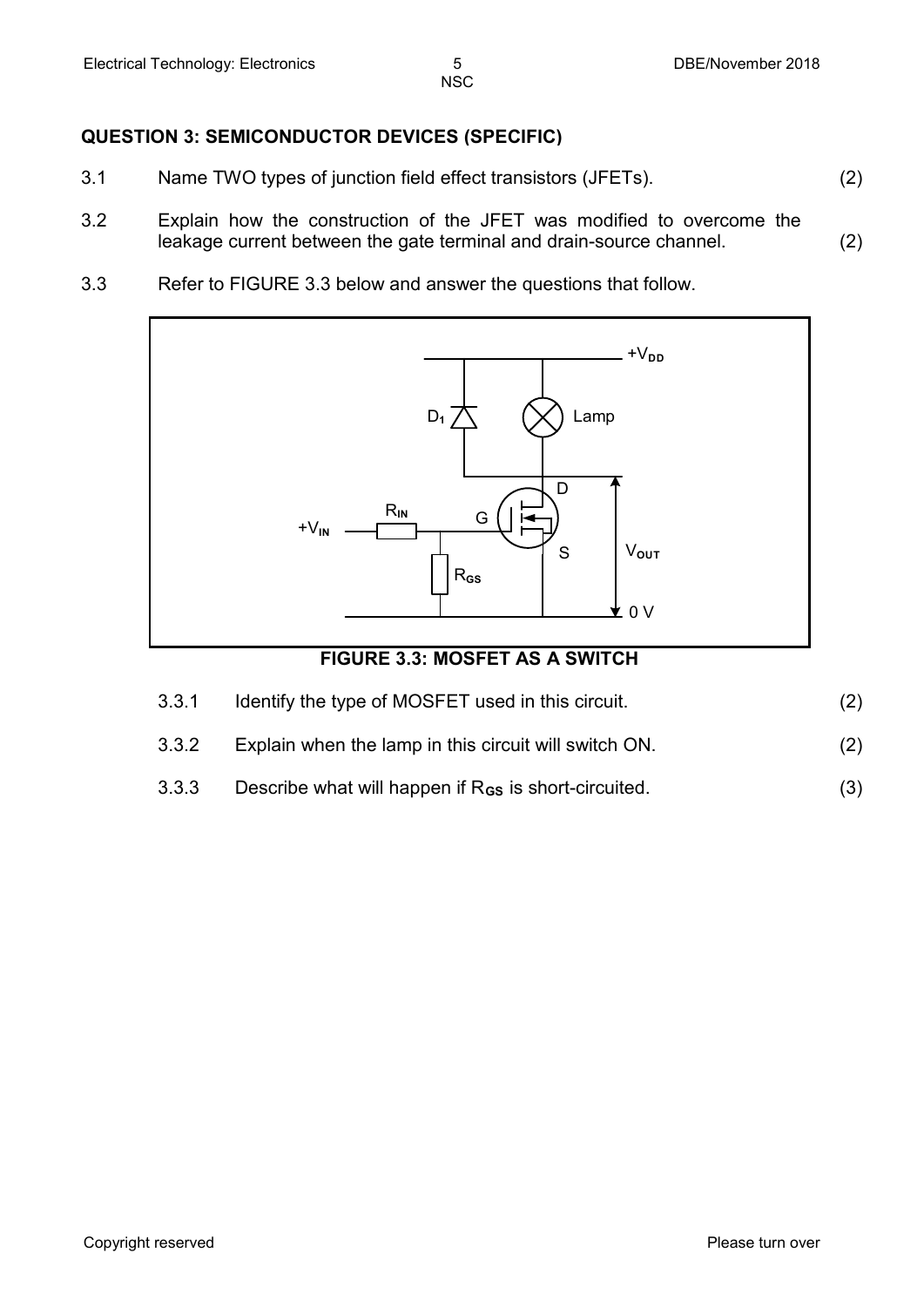- **NSC**
- 3.4 FIGURE 3.4 below shows the characteristic curve of a UJT. Answer the questions that follow.



# **FIGURE 3.4: UJT CHARACTERISTIC CURVE**

3.4.1 Identify region E. (1)

- 3.4.2 Explain what happens in the UJT between points C and D of the characteristic curve. (3)
- 3.5 Refer to FIGURE 3.5 below and answer the questions that follow.



# **FIGURE 3.5: TRANSISTOR**

- 3.5.1 Identify the configuration in which the transistors are connected. (1)
- 3.5.2 State TWO advantages of the transistor configuration in FIGURE 3.5. (2)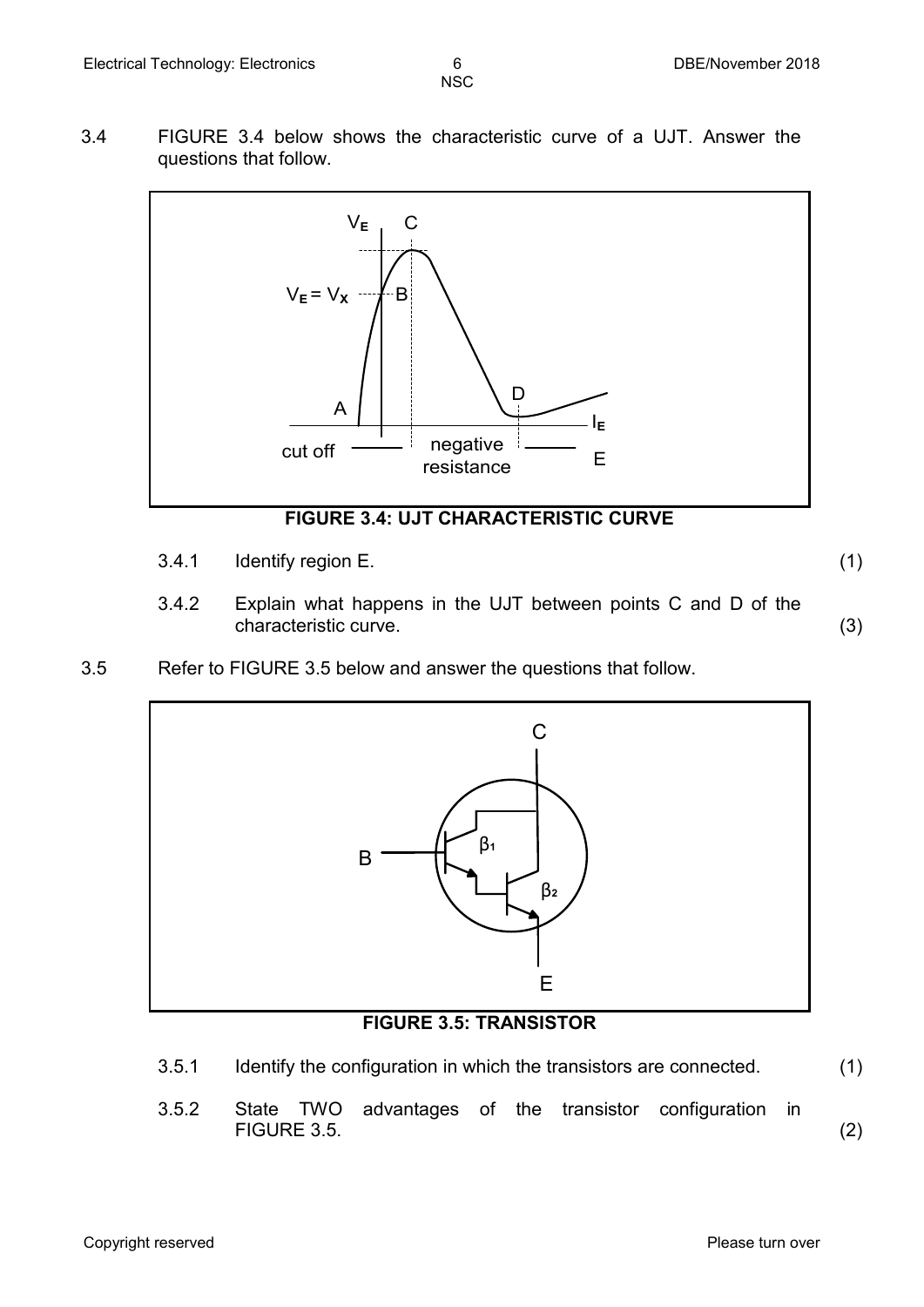3.6 FIGURE 3.6 below shows the 741 op amp. Answer the questions that follow.





3.6.1 Label pin 3. (1)

- 3.6.2 Name the type of package in which the integrated circuit (IC) above is constructed. (1)
- 3.6.3 Draw the output signal on ANSWER SHEET 3.6.3 if the signals in FIGURE 3.6.3 below are applied to the inputs of an op amp.



**FIGURE 3.6.3: SIGNALS** (2)

3.7 Explain the difference between *open-loop gain* and *closed-loop gain* with reference to op amps. (2)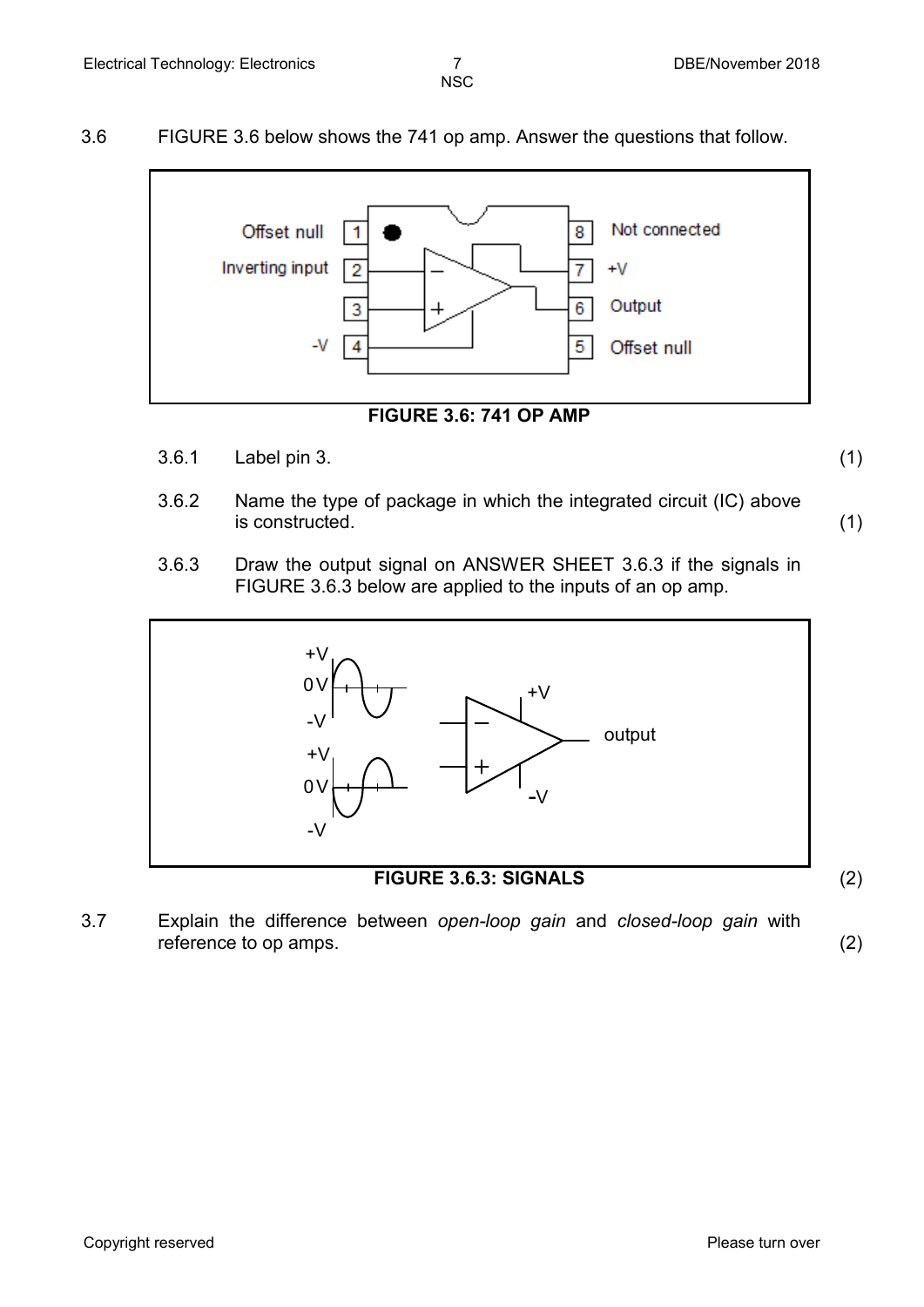3.8 Calculate the output voltage of the op amp in FIGURE 3.8 below.



#### **FIGURE 3.8: OP AMP**

Given:

$$
V_{IN} = 5 \text{ mV}
$$
  
\n
$$
R_{IN} = 440 \Omega
$$
  
\n
$$
R_{F} = 220 \text{ k}\Omega
$$
 (3)

3.9 Refer to FIGURE 3.9 below and explain the operation of the 555 timer when connected in monostable mode.

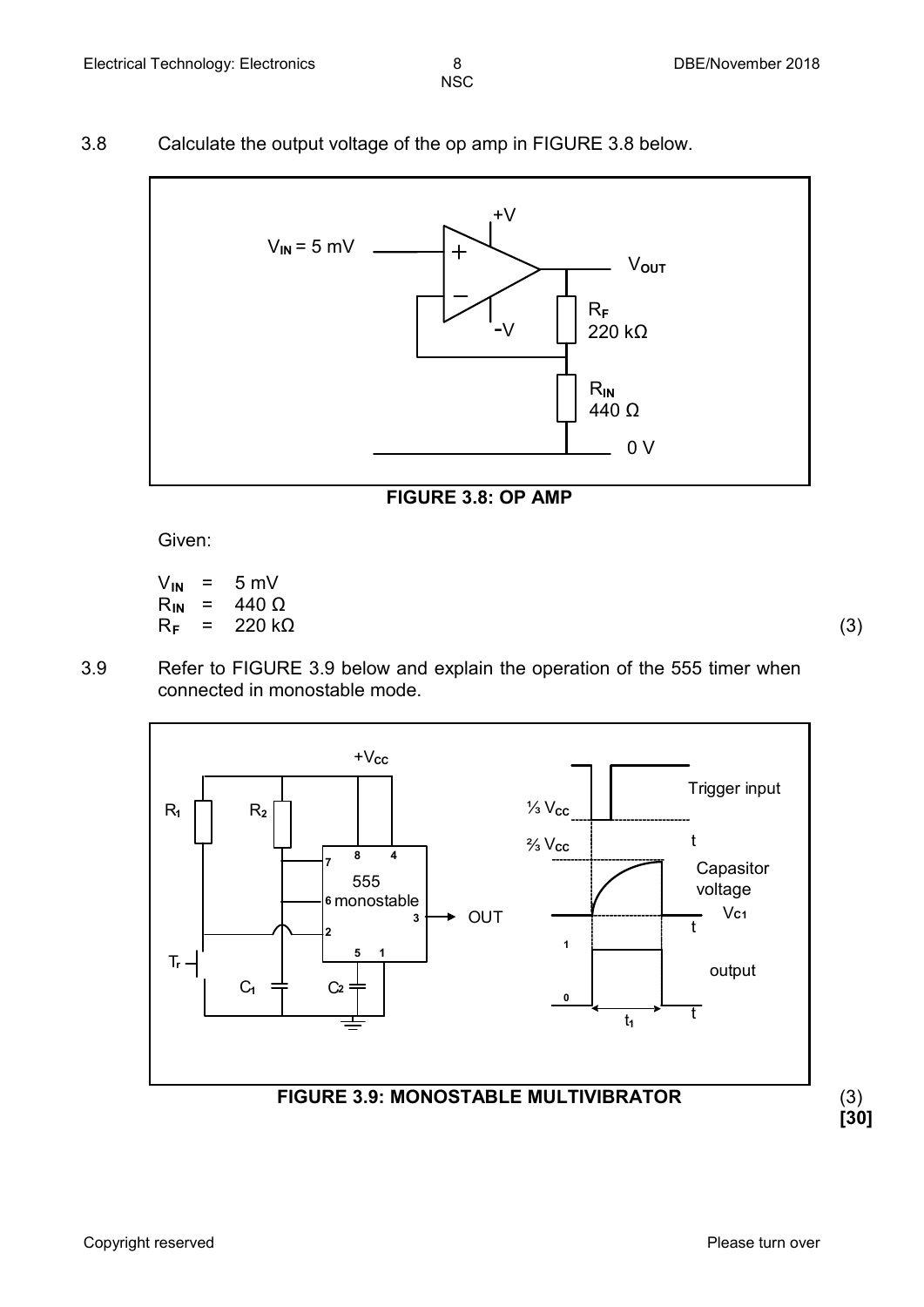### **QUESTION 4: SWITCHING CIRCUITS (SPECIFIC)**

- 4.1 Explain the purpose of an astable multivibrator. (2)
- 4.2 Refer to FIGURE 4.2 below and answer the questions that follow.



#### **FIGURE 4.2: MULTIVIBRATOR**

- 4.2.1 Identify the multivibrator in FIGURE 4.2. (1)
- 4.2.2 Name the type of feedback provided by R**2**. (1)
- 4.2.3 Describe the change in the output signal with reference to input trigger pulses 1 and 2. (3)
- 4.3 FIGURE 4.3 below shows the 555 IC astable multivibrator and the voltage graph of capacitor C**1**. Answer the questions that follow.



**FIGURE 4.3: 555 IC ASTABLE MULTIVIBRATOR**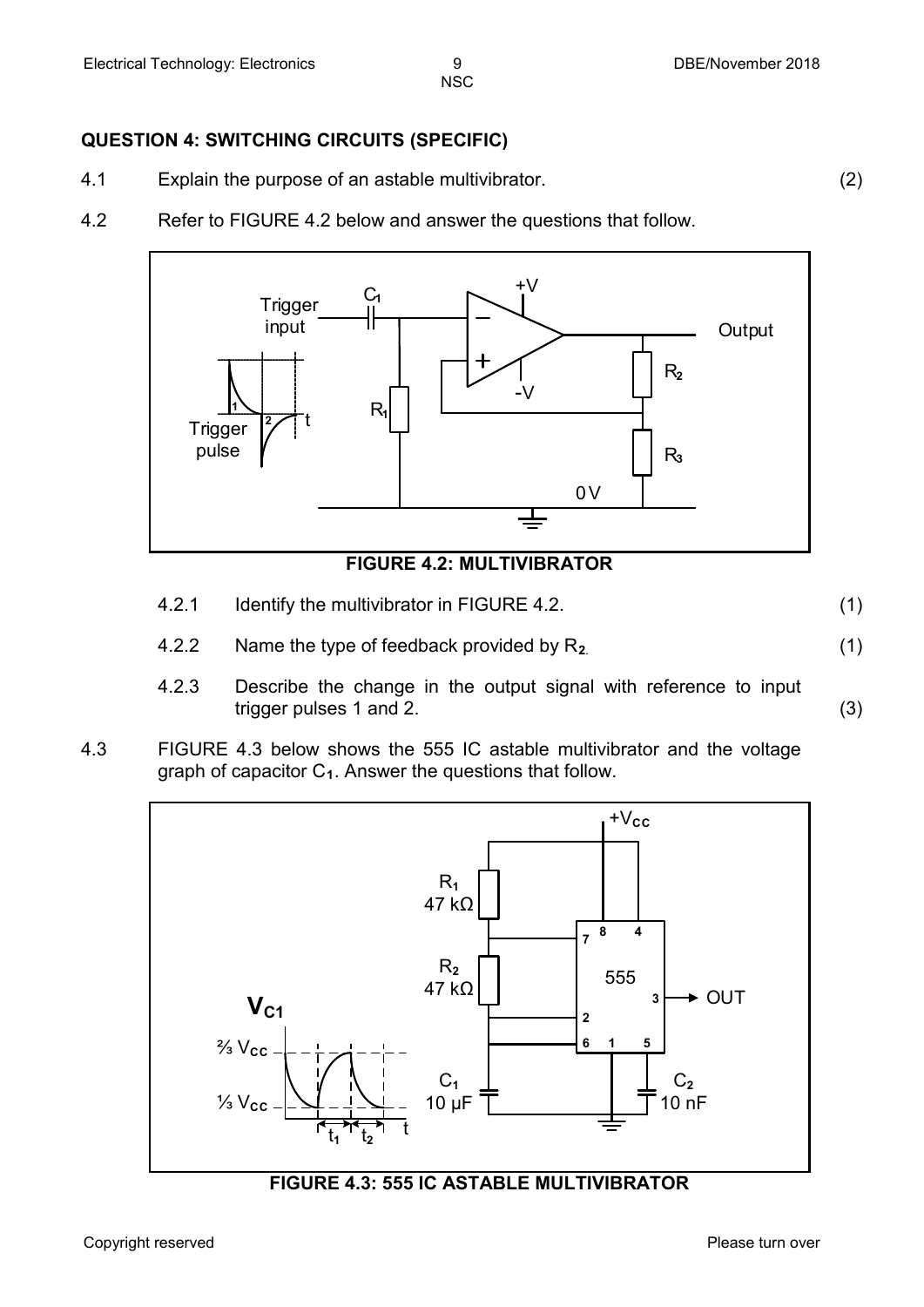- 4.3.1 Name ONE application of an astable multivibrator. (1)
- 4.3.2 Draw the output signal with reference to signal V<sub>C1</sub> on ANSWER SHEET 4.3.2. (2)
- 4.3.3 Describe how an increase in the value of R**<sup>1</sup>** will affect the output signal. (3)
- 4.4 FIGURE 4.4 below shows input trigger pulses A and B to a 555 monostable multivibrator. Answer the questions that follow.



### **FIGURE 4.4: MONOSTABLE MULTIVIBRATOR TRIGGER PULSES**

| 4.4.1 | Draw the output signal on ANSWER SHEET 4.4.1.                                                       | (4) |
|-------|-----------------------------------------------------------------------------------------------------|-----|
| 4.4.2 | Describe the condition that occurred at trigger pulse B.                                            | (2) |
| 4.4.3 | Explain why the condition that occurs at trigger pulse B does NOT<br>affect the capacitor charging. | (3) |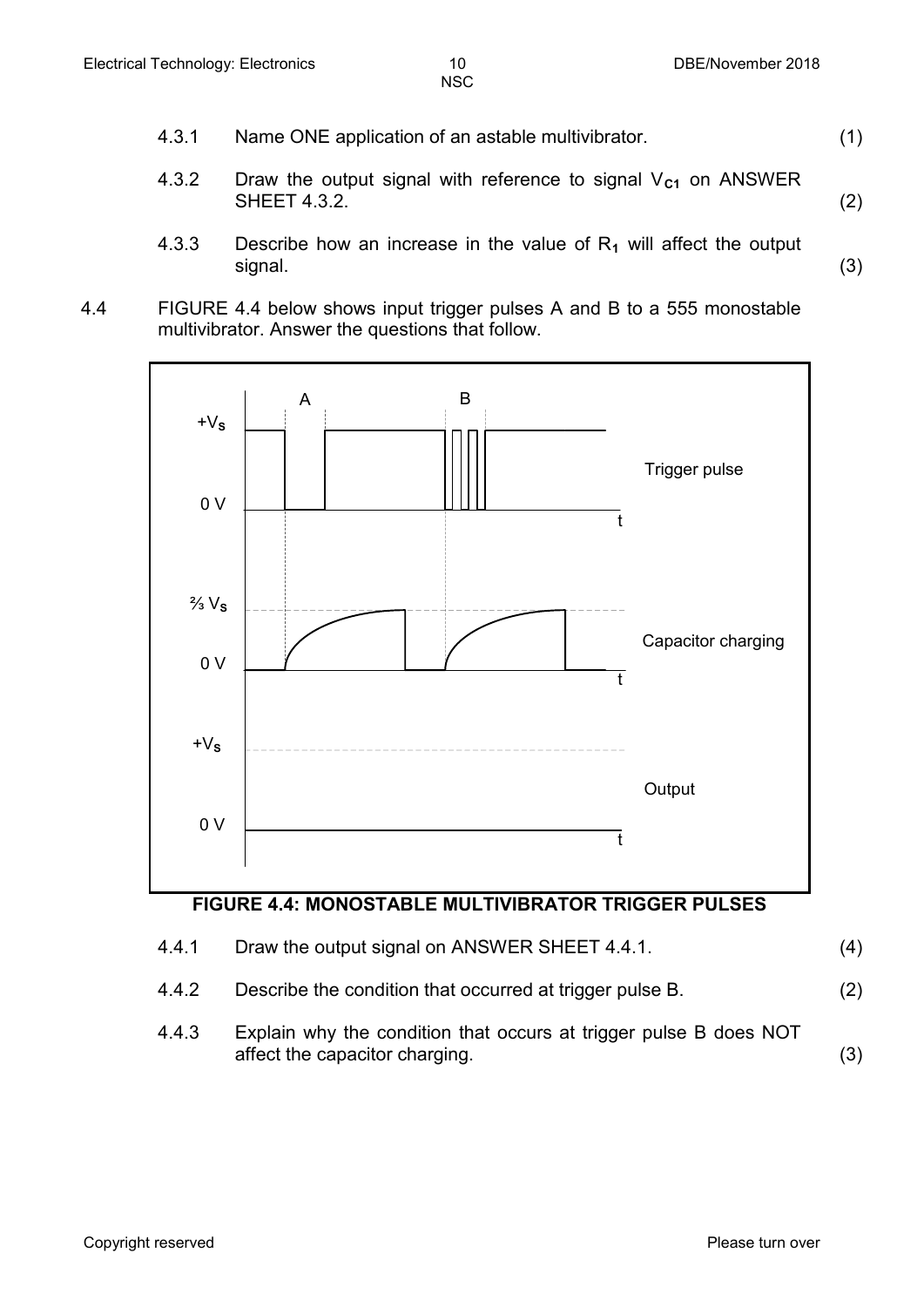- **NSC**
- 4.5 Refer to FIGURE 4.5 below and answer the questions that follow.



**FIGURE 4.5: INVERTING SCHMITT TRIGGER**

4.5.1 Name TWO transducers that can be used as input devices to the Schmitt trigger. (2)

4.5.2 Draw the output signal on ANSWER SHEET 4.5.2 if the input signal in FIGURE 4.5.2 below is applied to the circuit.



**FIGURE 4.5.2: INPUT SIGNAL** (4)

4.5.3 Describe how a decrease in the value of R**<sup>1</sup>** will affect the trigger voltage level of the Schmitt trigger. (3)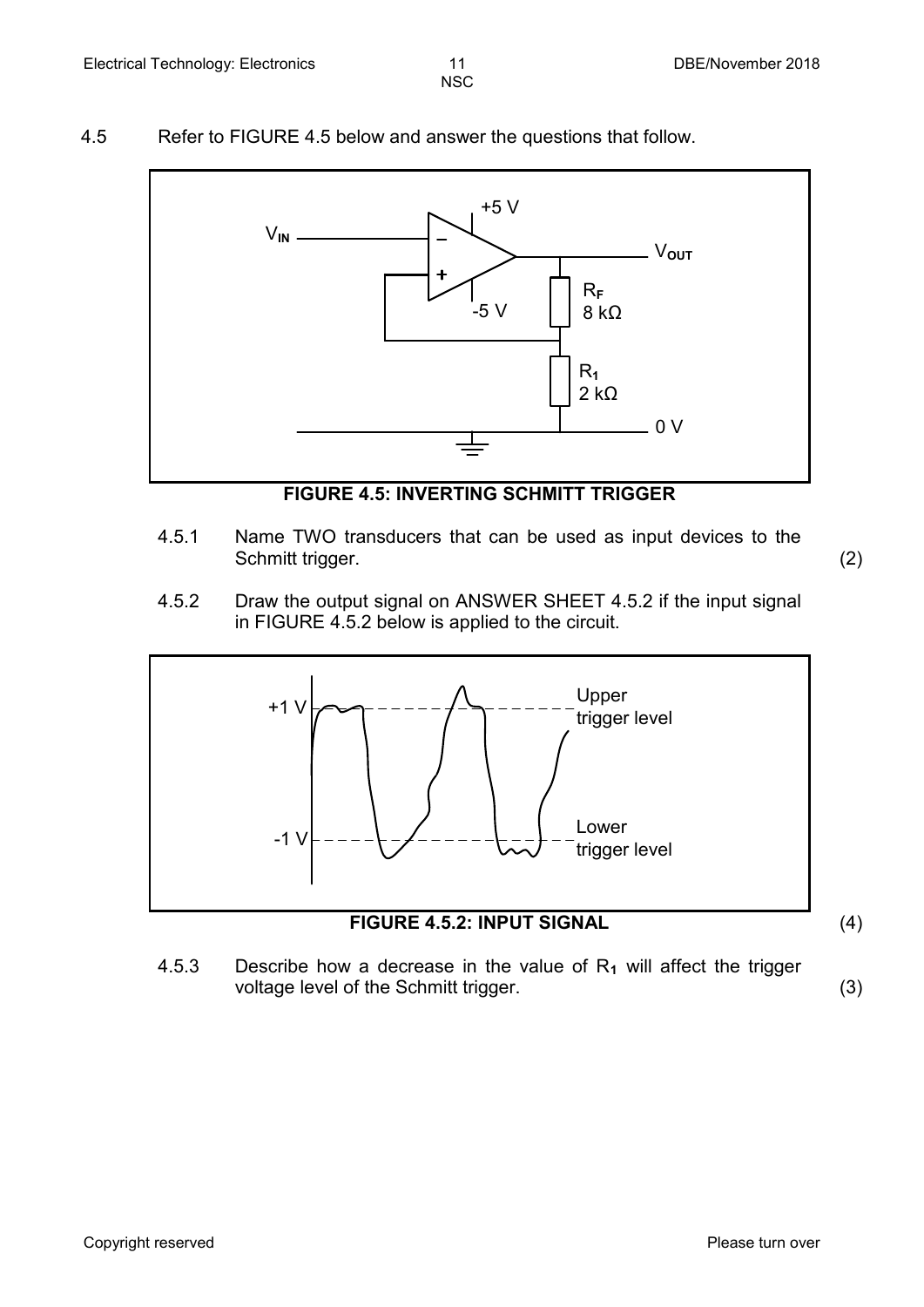4.6 FIGURE 4.6 shows the 741 op amp as a comparator. Answer the questions that follow.



**FIGURE 4.6: COMPARATOR**

- 4.6.1 State the purpose of the comparator. (1)
- 4.6.2 Briefly explain how the comparator achieves its function. (3)
- 4.6.3 Draw the output signal on ANSWER SHEET 4.6.3, with reference to the input signal in FIGURE 4.6. (3)
- 4.7 Refer to FIGURE 4.7 below and answer the questions that follow.



#### **FIGURE 4.7: INVERTING SUMMING AMPLIFIER**

4.7.1 Calculate the output voltage. (3) 4.7.2 Explain how this circuit can be modified to control the input voltage of each signal independently. (2) 4.7.3 Describe how this circuit can be modified to prevent DC from being fed back to the input voltage sources. (2) 4.7.4 Draw the output signal on ANSWER SHEET 4.7.4. (2)

Copyright reserved **Please turn over the Copyright reserved** Please turn over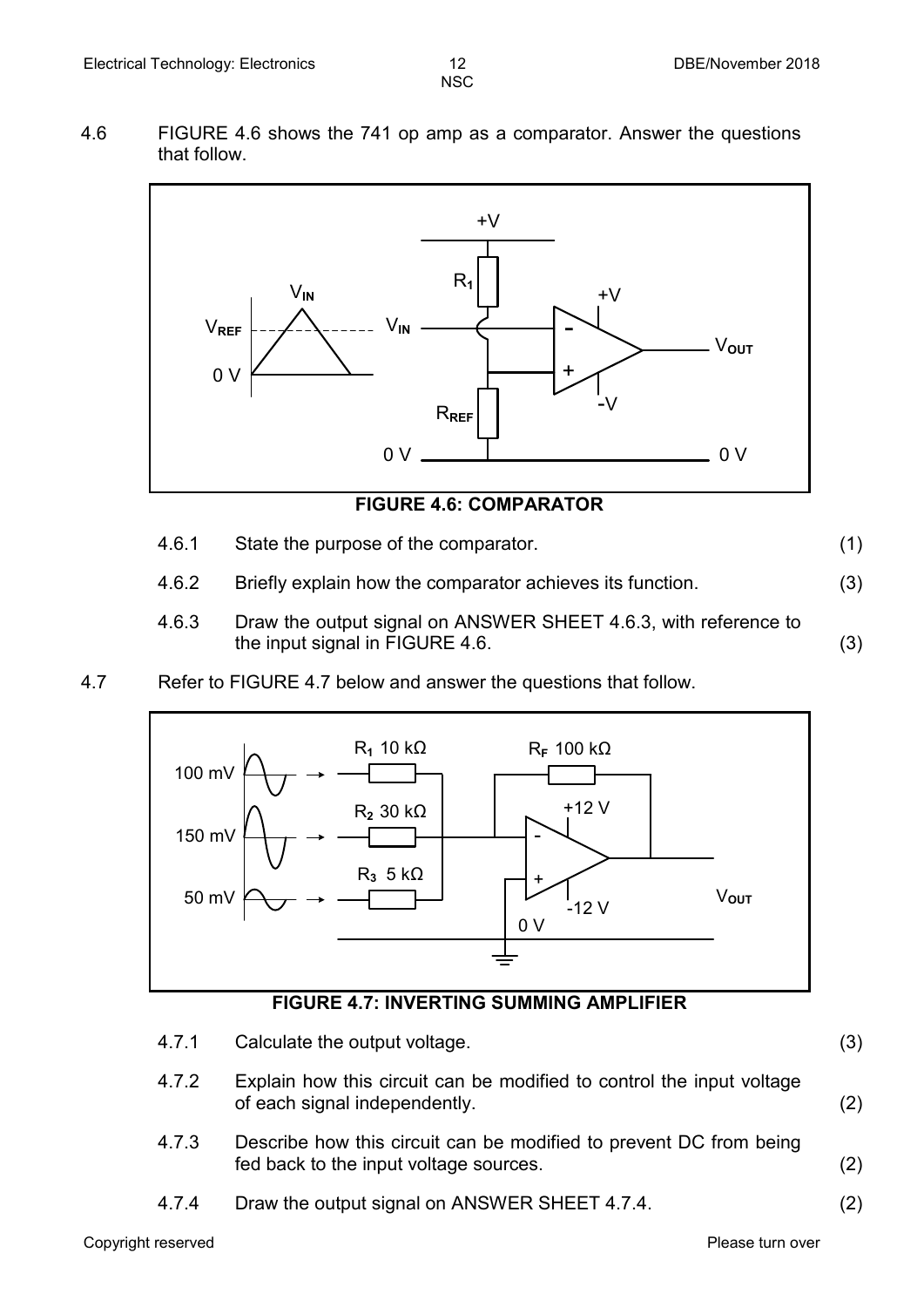- **NSC**
- 4.8 FIGURE 4.8 below shows an op amp as a differentiator. Draw the output signals on ANSWER SHEET 4.8 when the signals, shown in QUESTIONS 4.8.1 and 4.8.2, are applied to the input of the circuit.



### **FIGURE 4.8: OP AMP AS DIFFERENTIATOR**

4.8.1 Sine wave



4.8.2 Triangular wave



(3)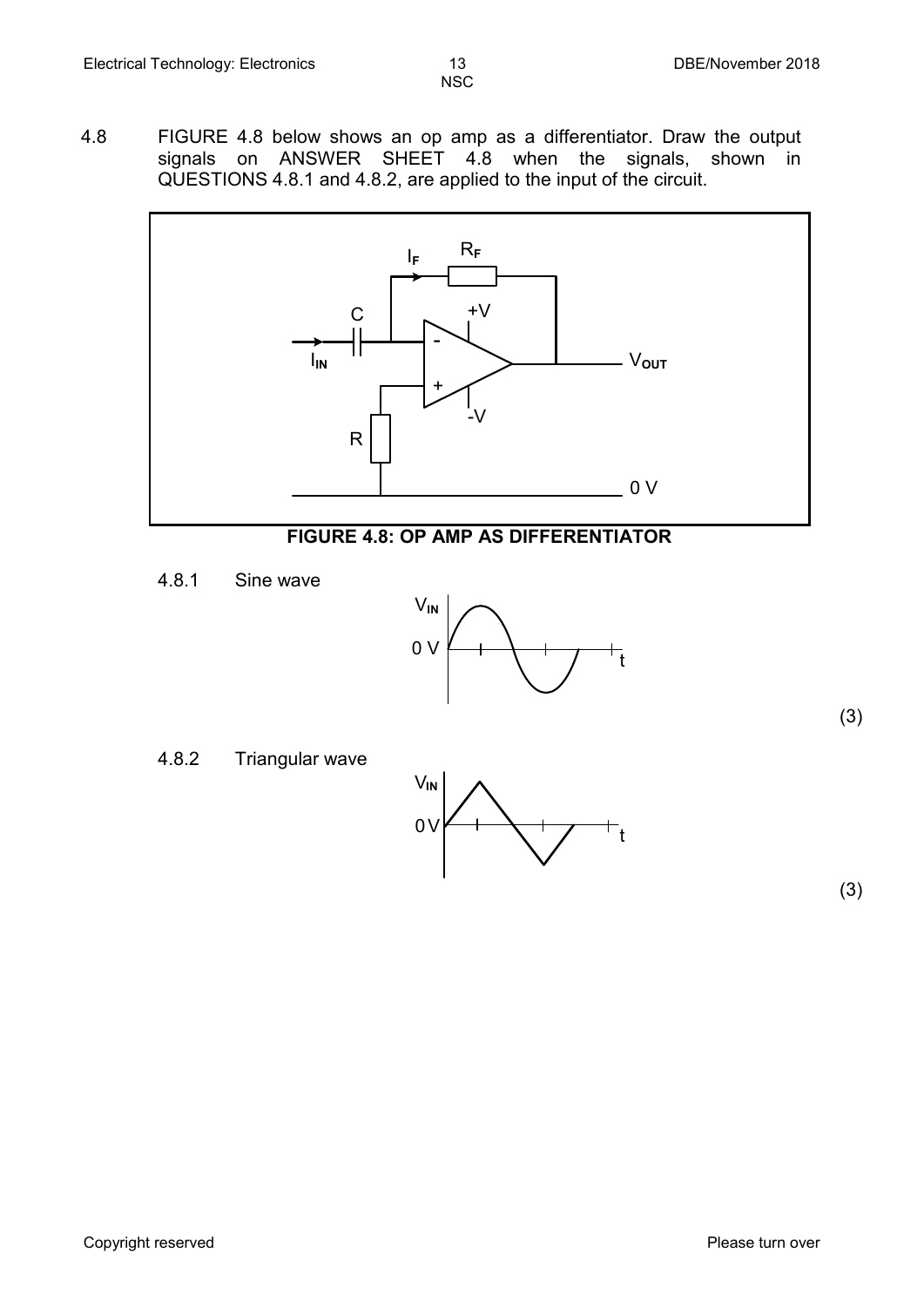#### 4.9 Refer to FIGURE 4.9 below and answer the questions that follow.



**FIGURE 4.9: OP AMP AS INTEGRATOR**

4.9.1 Draw the output signal on ANSWER SHEET 4.9.1, when the input signal in FIGURE 4.9.1 below is applied.



**FIGURE 4.9.1: INPUT SIGNAL** (3)

4.9.2 Describe what will happen to the output signal if the RC time constant is short. (4)

**[60]**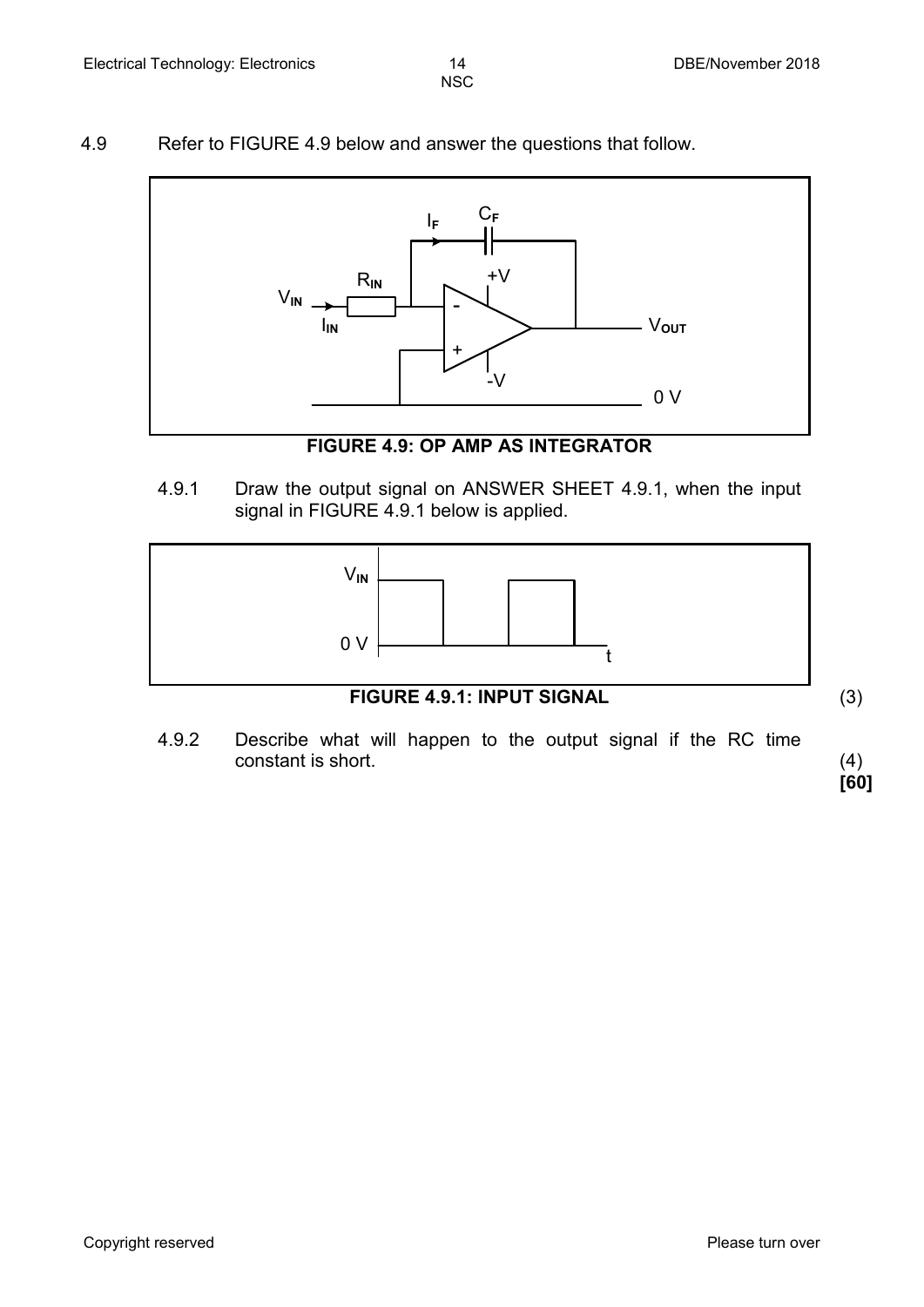#### **QUESTION 5: AMPLIFIERS (SPECIFIC)**

- 5.1 Describe class A amplification with reference to the biasing of a transistor. (2)
- 5.2 Refer to FIGURE 5.2 below and answer the questions that follow.



# **FIGURE 5.2: TRANSISTOR BIASING**

- 5.2.1 Give TWO reasons for biasing a transistor. (2)
- 5.2.2 Explain the term *Q-point* on a DC load line. (3)
- 5.2.3 Indicate the Q-point of a class A, class B and class C amplifier on ANSWER SHEET 5.2.3. (3)
- 5.3 Refer to FIGURE 5.3 below and answer the questions that follow.

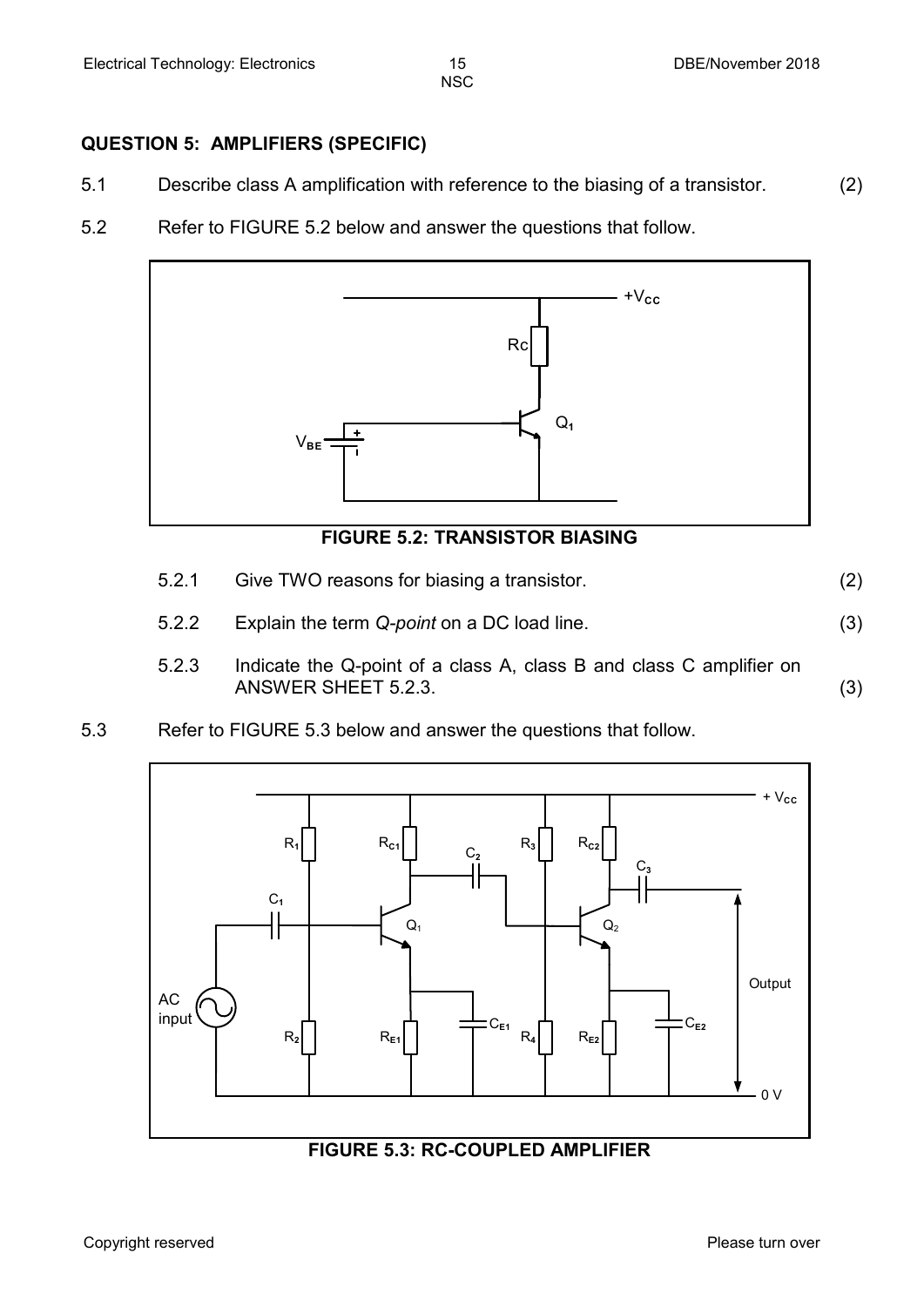- 
- 5.3.1 State TWO functions of capacitor C**2**. (2)
- 5.3.2 Describe the operation of an RC-coupled amplifier. (6)
- 5.3.3 State TWO requirements of the coupling of amplifier stages. (2)
- 5.4 Analyse FIGURE 5.4 below and answer the questions that follow.



# **FIGURE 5.4: FREQUENCY RESPONSE OF RC-COUPLED AMPLIFIER**

- 5.4.1 Define the term *frequency response* with reference to amplifiers. (2)
- 5.4.2 Explain the term *half-power points* with reference to a frequency response curve. (2)
- 5.4.3 Describe how the voltage gain of an RC-coupled amplifier is affected at low frequencies. (3)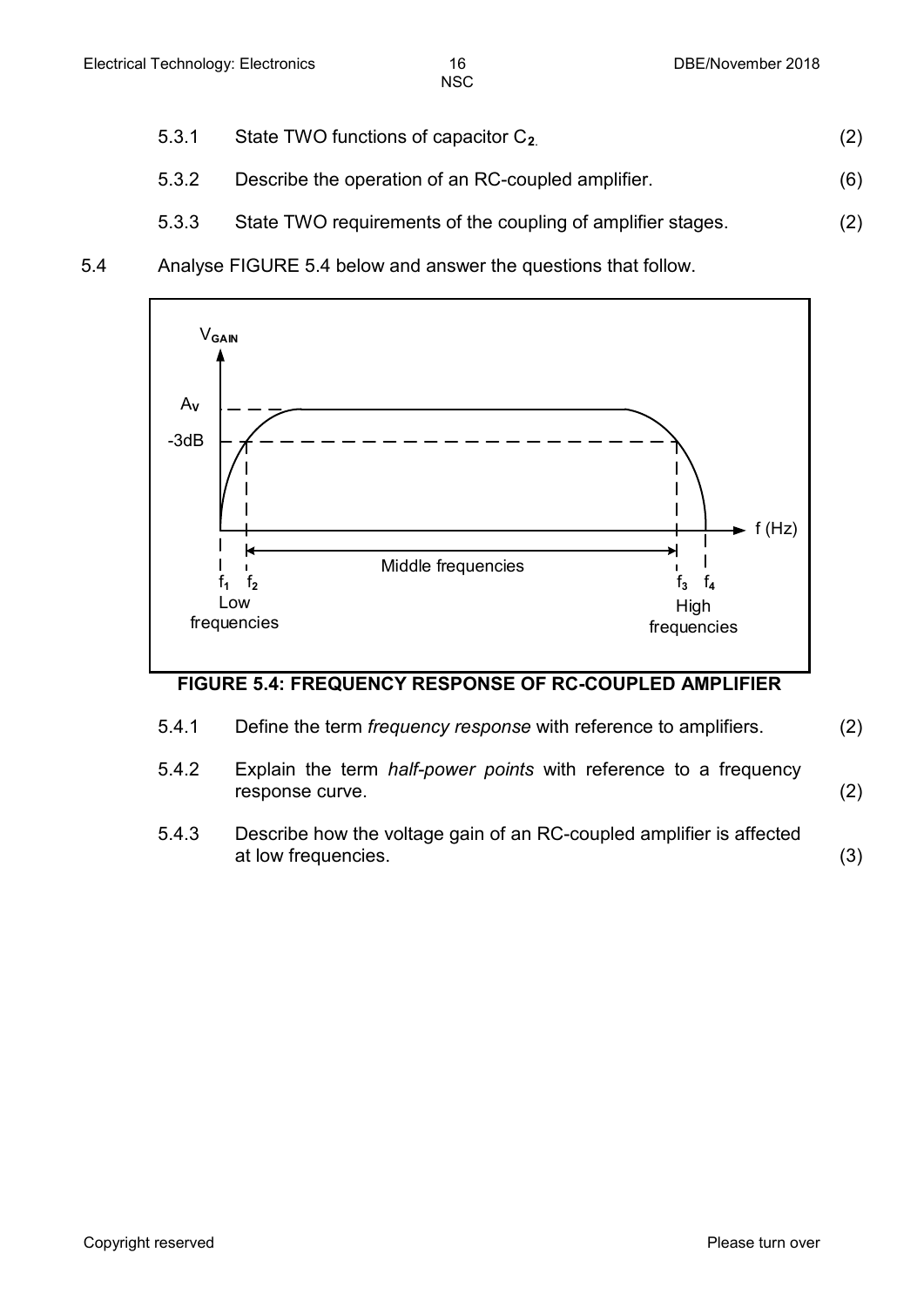#### 5.5 Refer to FIGURE 5.5 below and answer the questions that follow.



# 5.5.1 Describe how proper impedance matching can be achieved between

- the transistor of the first stage and the transistor of the second stage. (2)
- 5.5.2 Explain why a transformer is used at the output of the amplifier. (3)
- 5.5.3 Draw the output frequency response curve of the amplifier circuit on ANSWER SHEET 5.5.3. (6)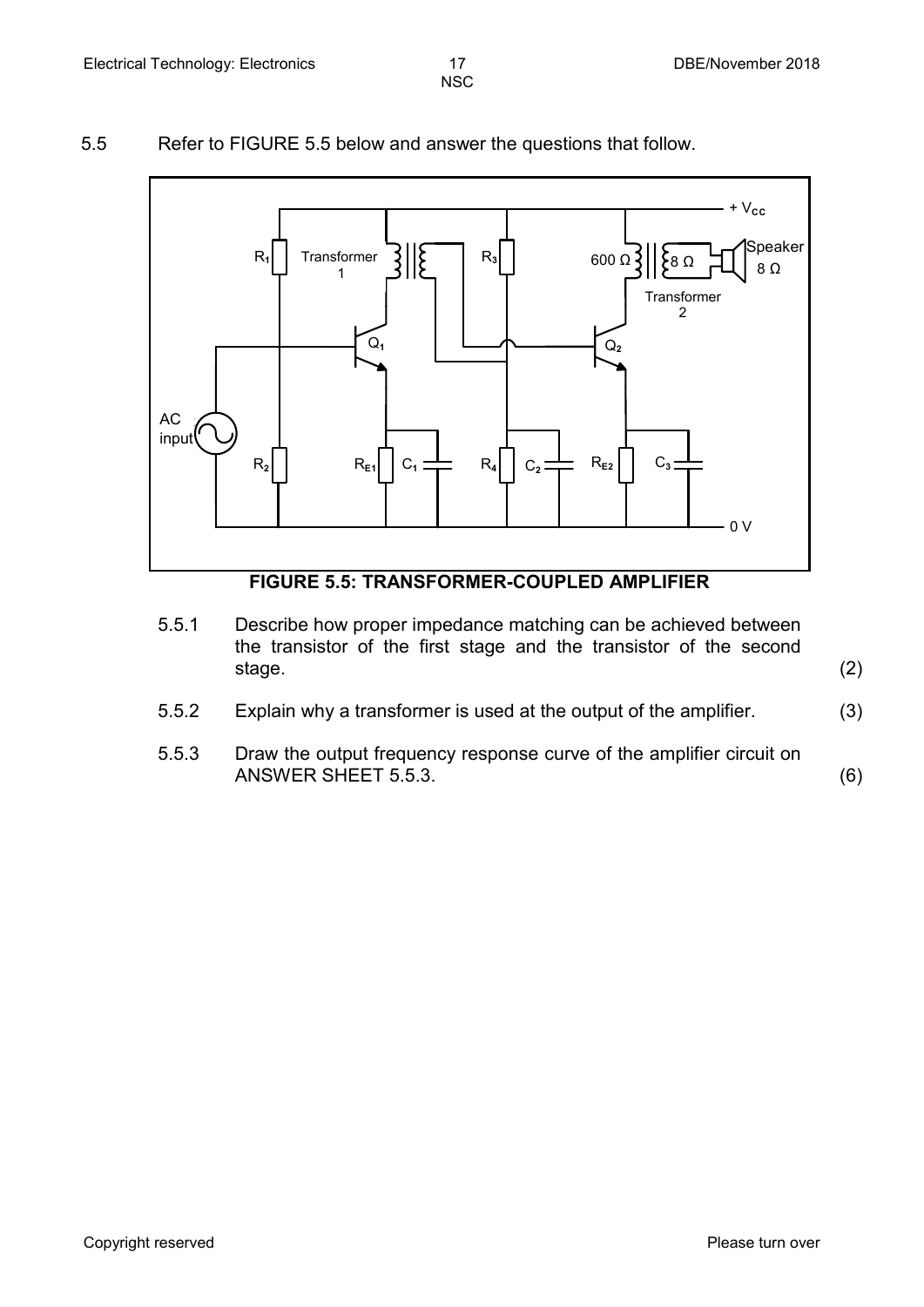# 5.6 Refer to FIGURE 5.6 below and answer the questions that follow.



| 5.6.1 | Define the term oscillator.                                                                                      | (2) |
|-------|------------------------------------------------------------------------------------------------------------------|-----|
| 5.6.2 | Name the type of waveform that is generated by an oscillator.                                                    | (1) |
| 5.6.3 | Name the type of feedback used in FIGURE 5.6.                                                                    | (1) |
| 5.6.4 | State the purpose of resistors $R_1$ and $R_2$ in the circuit.                                                   | (2) |
| 5.6.5 | Differentiate between the Hartley oscillator and the Colpitts oscillator<br>with reference to the tank circuits. |     |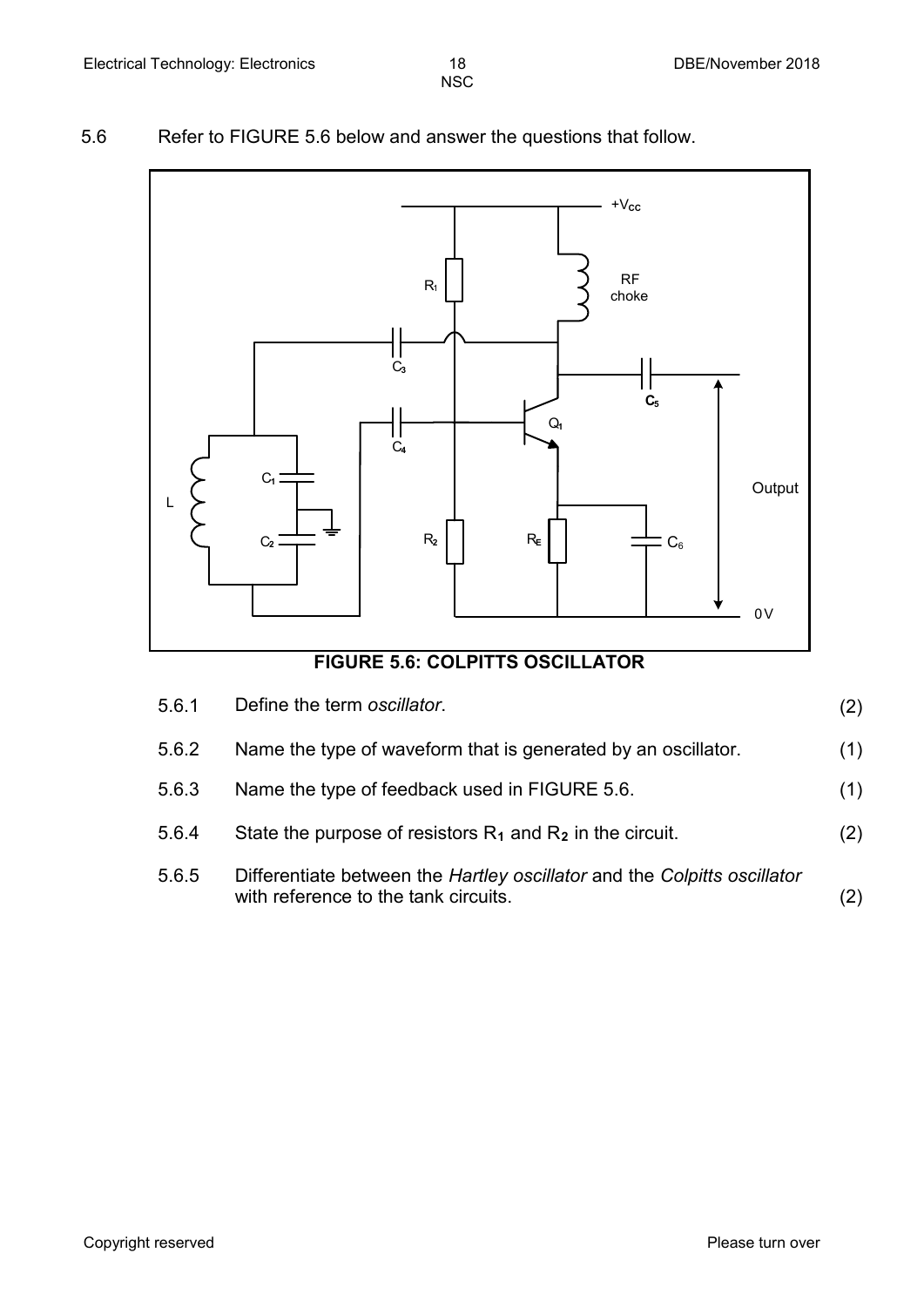5.7 FIGURE 5.7 below shows an RC phase-shift oscillator circuit diagram. Answer the questions that follow.



# **FIGURE 5.7: RC-PHASE-SHIFT OSCILLATOR**

|     | 5.7.1 | State TWO functions of the transistor in the circuit.                                                                  | (2)         |
|-----|-------|------------------------------------------------------------------------------------------------------------------------|-------------|
|     | 5.7.2 | Explain why the total phase shift of the oscillating circuit is zero.                                                  | (2)         |
|     | 5.7.3 | Draw the output waveform of the RC-oscillator on ANSWER<br><b>SHEET 5.7.3.</b>                                         | (2)         |
|     | 5.7.4 | Differentiate between oscillator circuits and transistor amplifier<br><i>circuits</i> with reference to input signals. | (2)         |
| 5.8 |       | Give TWO examples of where an RF-oscillator can be used.                                                               | (2)         |
| 5.9 |       | Draw TWO cycles of damped oscillation on ANSWER SHEET 5.9.                                                             | (4)<br>[60] |
|     |       | TOTAL:                                                                                                                 | 200         |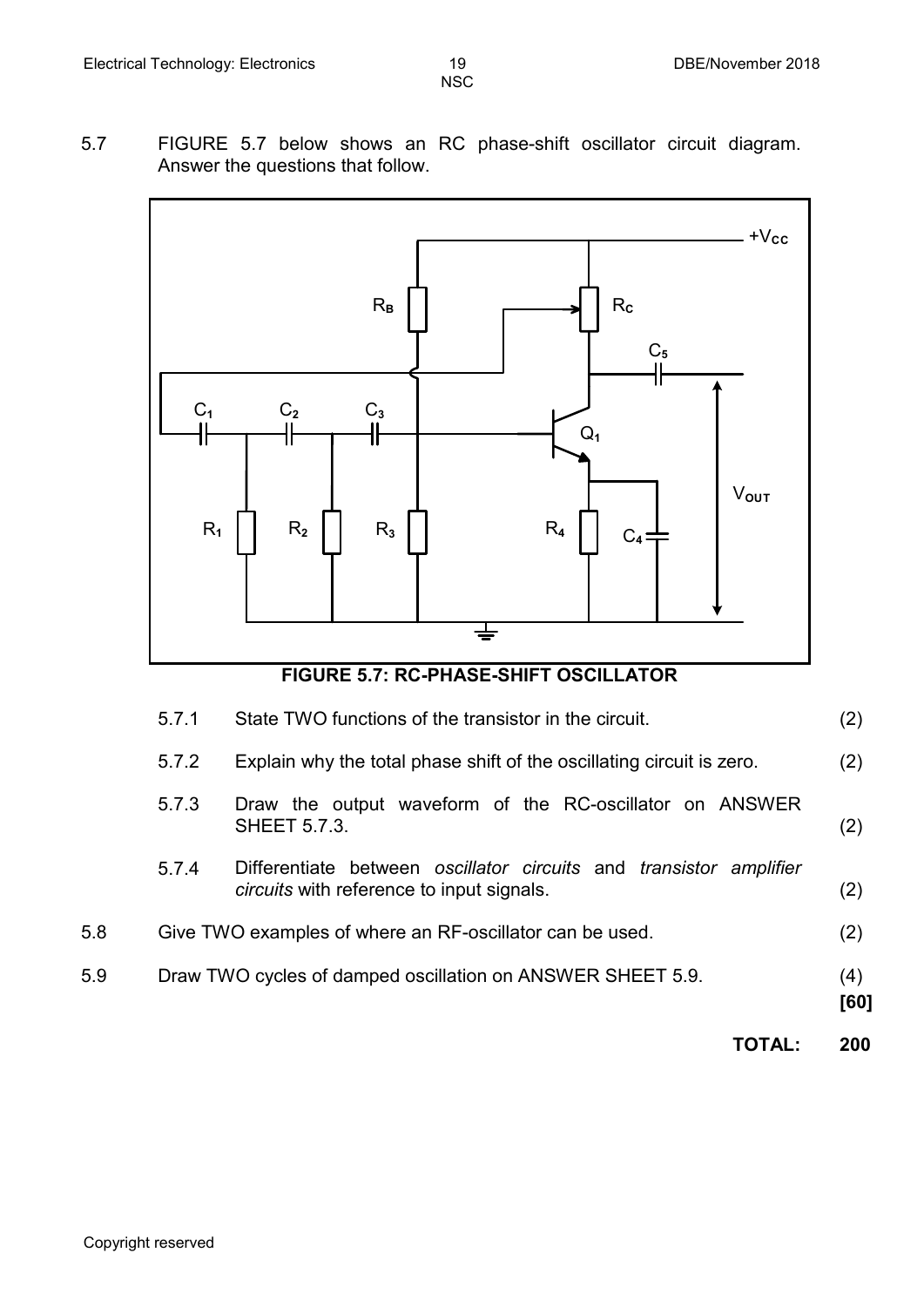# **FORMULA SHEET**

| <b>RLC CIRCUITS</b>                                                                                                 | <b>CONDUCTOR DEVICES</b>                                                                                                                                                                                                                                                                                                                                                                                         |
|---------------------------------------------------------------------------------------------------------------------|------------------------------------------------------------------------------------------------------------------------------------------------------------------------------------------------------------------------------------------------------------------------------------------------------------------------------------------------------------------------------------------------------------------|
| $X_c = \frac{1}{2\pi fC}$                                                                                           | Gain $A_v = \frac{V_{\text{OUT}}}{V_{\text{IN}}} = -\left(\frac{R_F}{R_{\text{IN}}}\right)$                                                                                                                                                                                                                                                                                                                      |
| $X_L = 2\pi fL$                                                                                                     |                                                                                                                                                                                                                                                                                                                                                                                                                  |
| $f_r = \frac{1}{2\pi\sqrt{LC}}$                                                                                     | $V_{\text{OUT}} = V_{\text{IN}} \times \left(-\frac{R_{\text{F}}}{R_{\text{IN}}}\right)$<br>$V_{\text{OUT}} = V_{\text{IN}} \times \left(1 + \frac{R_{\text{F}}}{R_{\text{IN}}}\right)$                                                                                                                                                                                                                          |
| BW = $\frac{f_r}{\Omega}$                                                                                           |                                                                                                                                                                                                                                                                                                                                                                                                                  |
| <b>Series</b>                                                                                                       | <b>SWITCHING CIRCUITS</b>                                                                                                                                                                                                                                                                                                                                                                                        |
| $I_T = \frac{V_T}{7}$                                                                                               | $V_{\text{OUT}} = V_{\text{IN}} 1 \times \left( -\frac{R_{\text{F}}}{R_1} \right) + V_{\text{IN}} 2 \times \left( -\frac{R_{\text{F}}}{R_2} \right) + \dots V_{\text{IN}} N \times \left( -\frac{R_{\text{F}}}{R_{\text{N}}} \right)$                                                                                                                                                                            |
| $V_1 = IX_1$<br>$V_c = IX_c$                                                                                        | $V_{\text{OUT}} = (V_1 + V_2 + V_3 + V_N)$                                                                                                                                                                                                                                                                                                                                                                       |
| $VT = IZ$                                                                                                           | <b>AMPLIFIERS</b>                                                                                                                                                                                                                                                                                                                                                                                                |
| $Q = \frac{X_{L}}{Z} = \frac{X_{C}}{Z} = \frac{V_{L}}{V_{S}} = \frac{V_{C}}{V_{S}} = \frac{1}{R}\sqrt{\frac{L}{C}}$ |                                                                                                                                                                                                                                                                                                                                                                                                                  |
| $Z = \sqrt{R^2 + (X_1 - X_2)^2}$                                                                                    |                                                                                                                                                                                                                                                                                                                                                                                                                  |
| $V_T = \sqrt{V_R^2 + (V_L - V_C)^2}$                                                                                |                                                                                                                                                                                                                                                                                                                                                                                                                  |
| $\cos \theta = \frac{R}{7}$                                                                                         | $V_{\text{CC}} = V_{\text{CE}} + I_{\text{C}}R_{\text{C}}$<br>$I_{\text{C}} = \frac{V_{\text{C}}}{R_{\text{C}}}$<br>$A = \beta_1 \times \beta_2$<br>$A_{\text{i}} = 20\log \frac{I_{\text{OUT}}}{I_{\text{IN}}}$<br>$A_{\text{V}} = 20\log \frac{V_{\text{OUT}}}{V_{\text{IN}}}$<br>$A_{\text{P}} = 10\log \frac{P_{\text{OUT}}}{P_{\text{IN}}}$<br>$A_{\text{V(dB)}} = 20\log A_{\text{V}}$<br>Gain $A_{\text{$ |
| <b>Parallel</b>                                                                                                     |                                                                                                                                                                                                                                                                                                                                                                                                                  |
| Cos $\theta = \frac{I_R}{I_T}$                                                                                      |                                                                                                                                                                                                                                                                                                                                                                                                                  |
| $I_T = \sqrt{I_R^2 + (I_L - I_C)^2}$                                                                                |                                                                                                                                                                                                                                                                                                                                                                                                                  |
| $I_R = \frac{V_S}{R}$                                                                                               |                                                                                                                                                                                                                                                                                                                                                                                                                  |
| $I_c = \frac{V_s}{X_c}$                                                                                             |                                                                                                                                                                                                                                                                                                                                                                                                                  |
| $I_L = \frac{V_S}{X_I}$                                                                                             |                                                                                                                                                                                                                                                                                                                                                                                                                  |
| $Q = \frac{X_L}{Z} = \frac{X_C}{Z} = \frac{I_L}{I_S} = \frac{I_C}{I_S} = \frac{1}{R}\sqrt{\frac{L}{C}}$             |                                                                                                                                                                                                                                                                                                                                                                                                                  |

Copyright reserved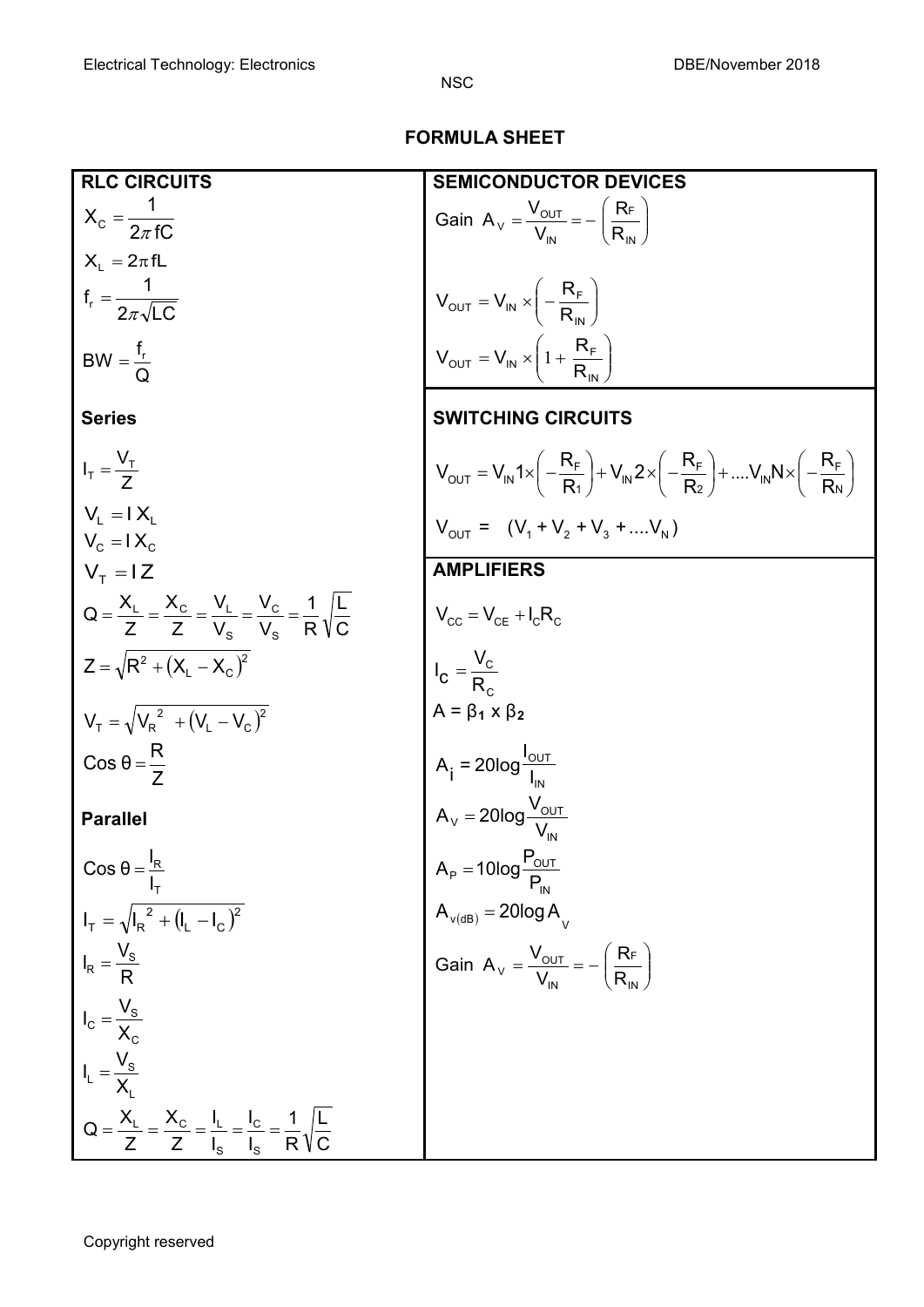



Copyright reserved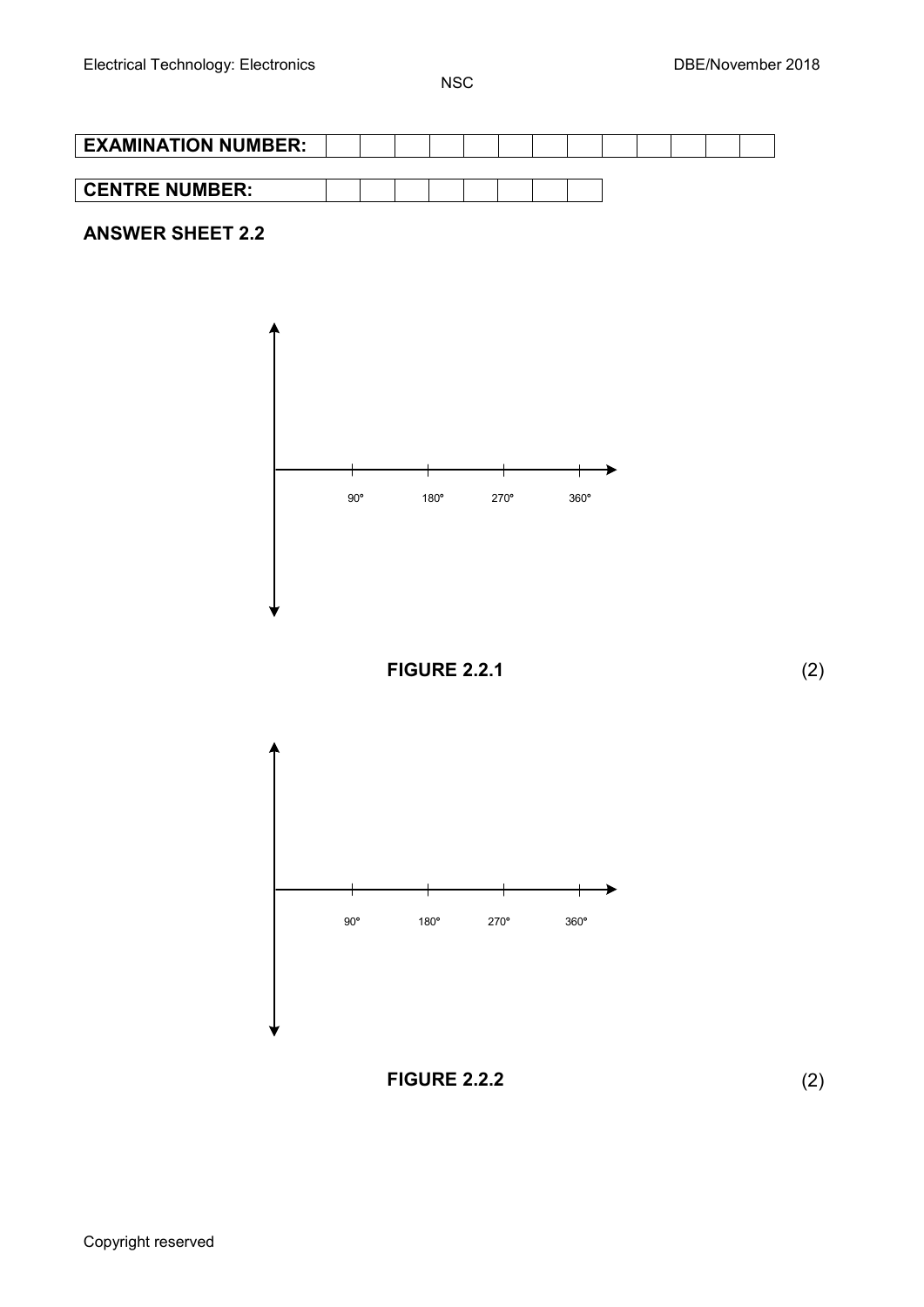

# **ANSWER SHEET 3.6.3**



**FIGURE 3.6.3** (2)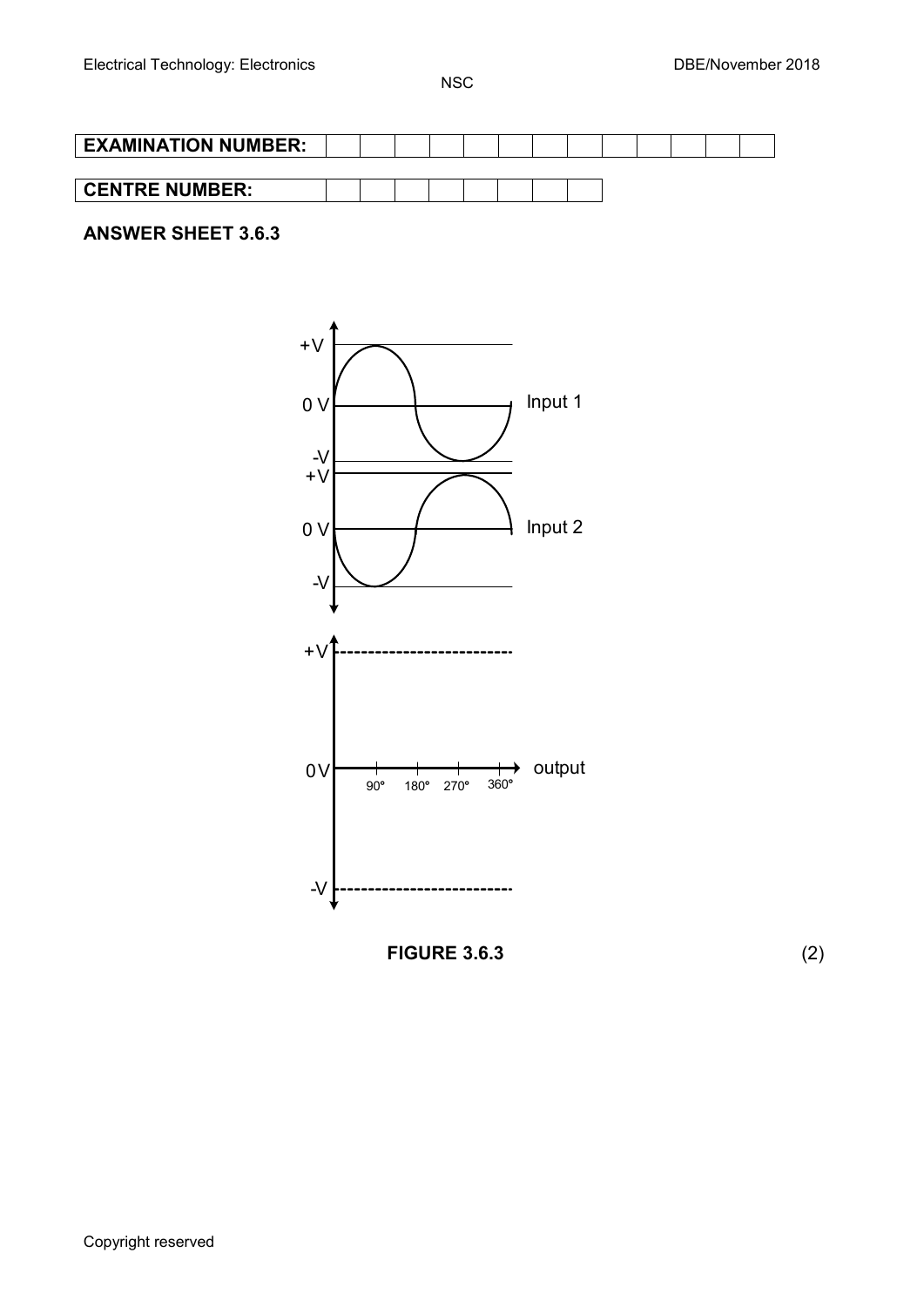| <b>EXAMINATION NUMBER:</b> |  |  |  |  |  |  |  |
|----------------------------|--|--|--|--|--|--|--|
|                            |  |  |  |  |  |  |  |
| <b>CENTRE NUMBER:</b>      |  |  |  |  |  |  |  |

# **ANSWER SHEET 4.3.2**



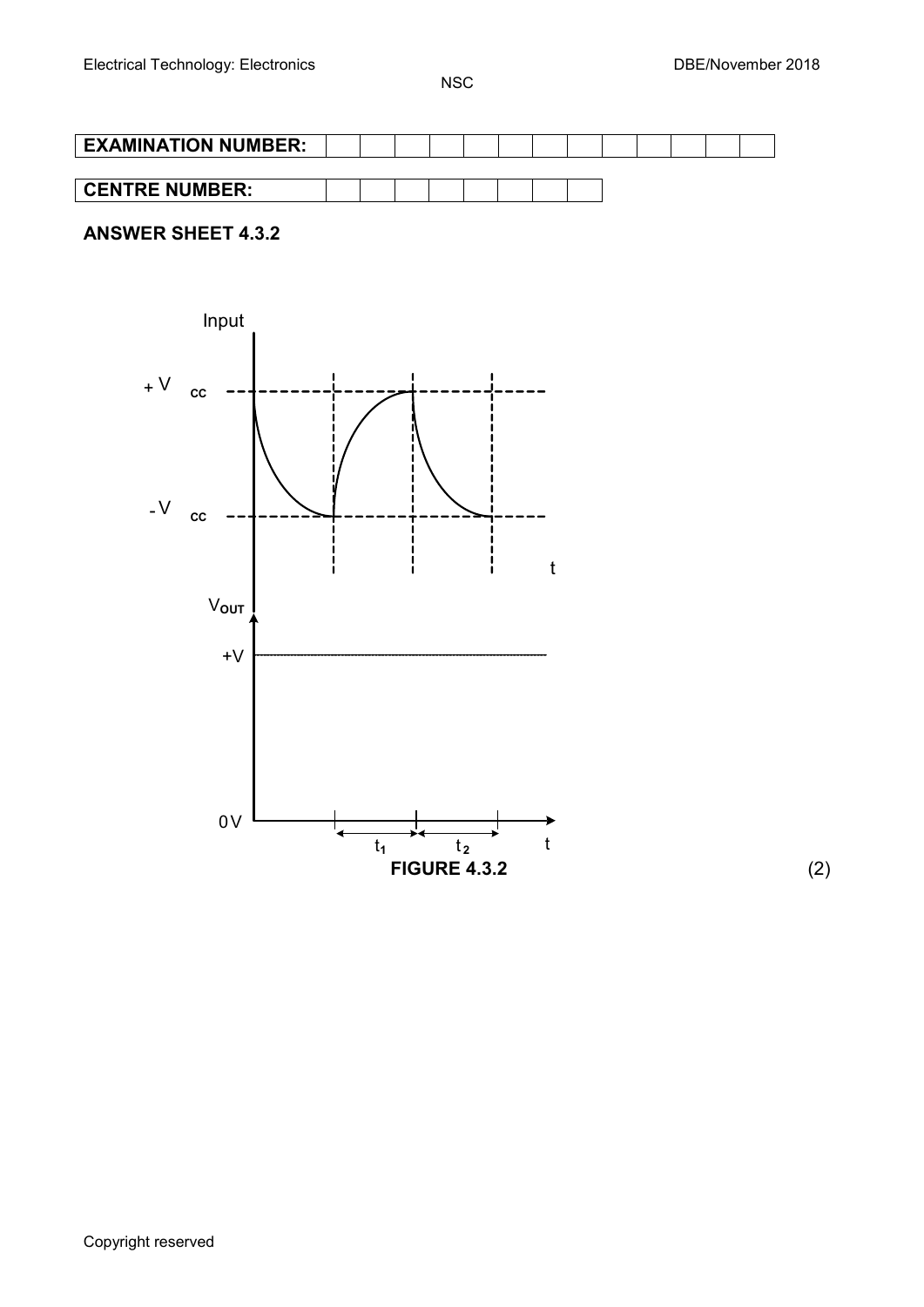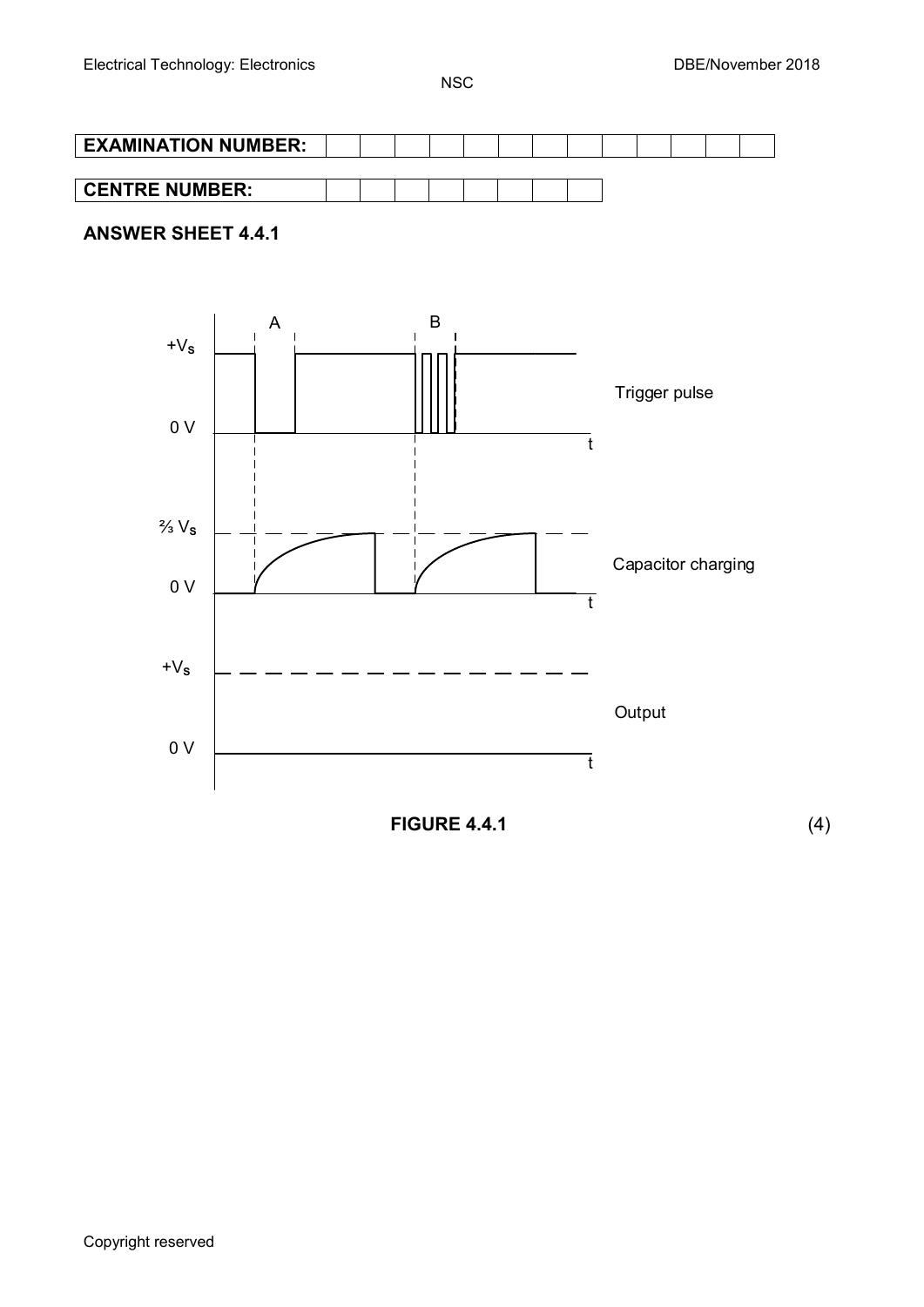

# **ANSWER SHEET 4.5.2**

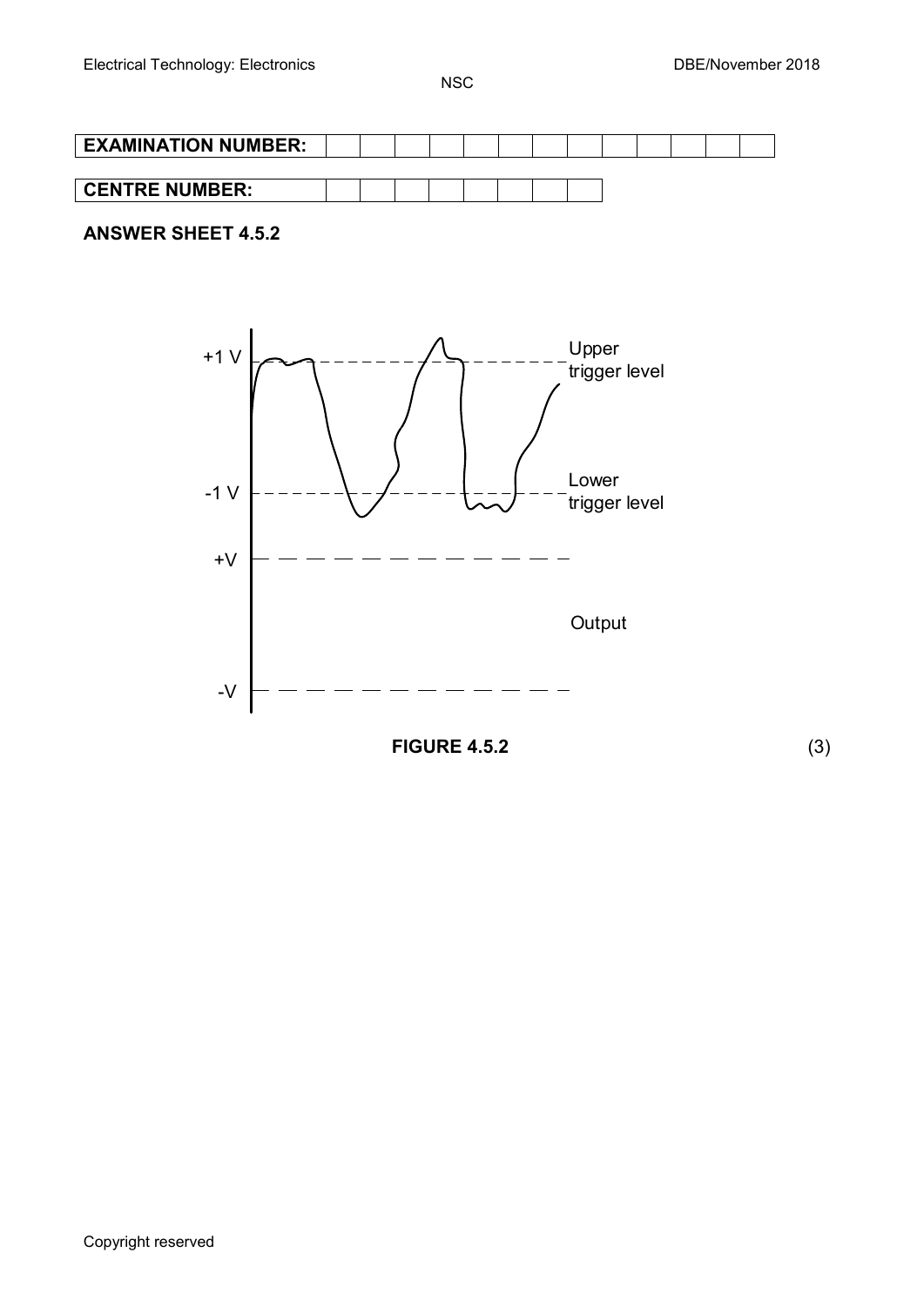| <b>EXAMINATION NUMBER:</b> |  |  |  |  |  |  |  |
|----------------------------|--|--|--|--|--|--|--|
|                            |  |  |  |  |  |  |  |
| <b>CENTRE NUMBER:</b>      |  |  |  |  |  |  |  |
|                            |  |  |  |  |  |  |  |

# **ANSWER SHEET 4.6.3**



**FIGURE 4.6.3** (3)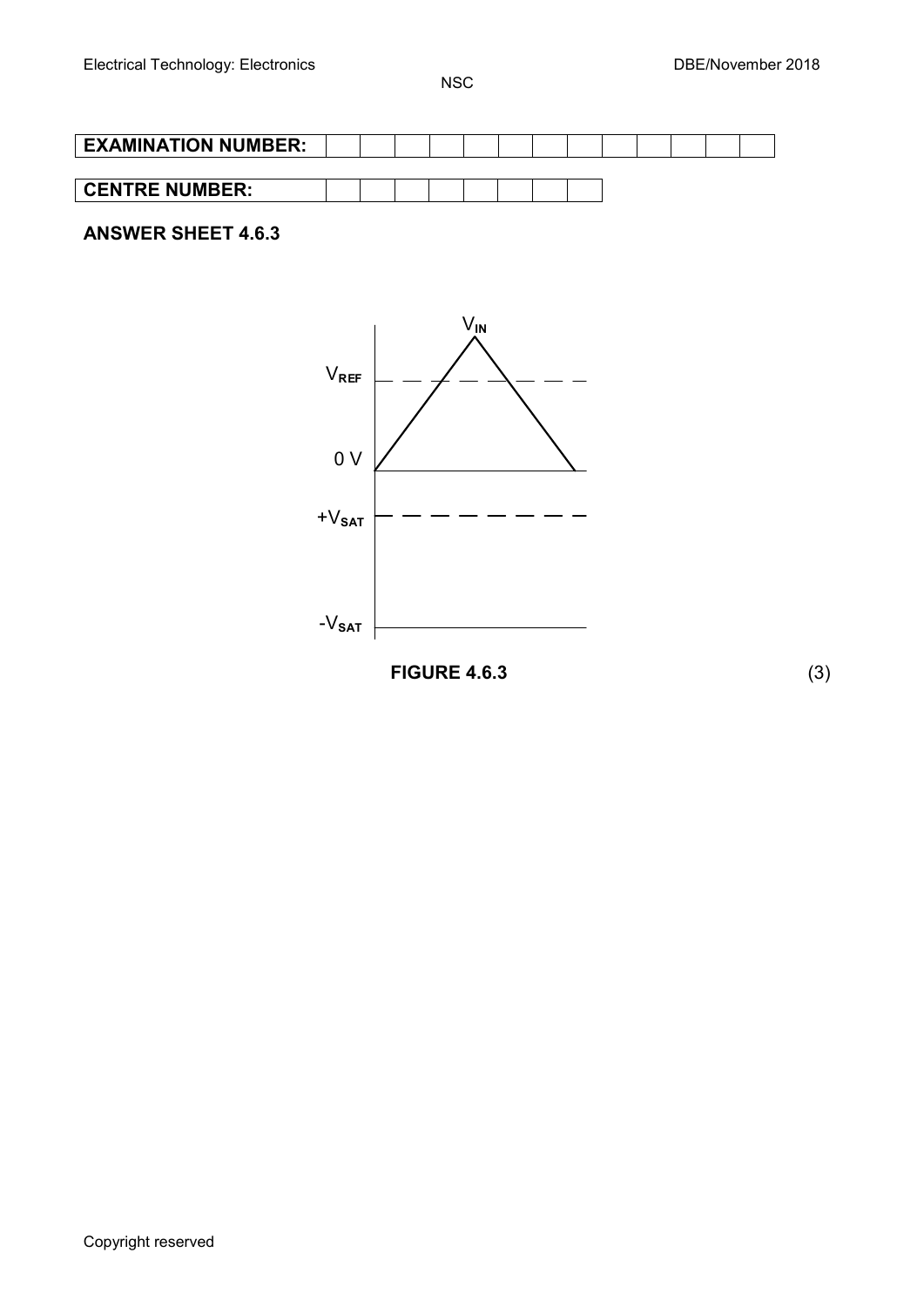| <b>EXAMINATION NUMBER:</b> |  |  |  |  |  |  |  |
|----------------------------|--|--|--|--|--|--|--|
|                            |  |  |  |  |  |  |  |
| <b>CENTRE NUMBER:</b>      |  |  |  |  |  |  |  |

# **ANSWER SHEET 4.7.4**



**FIGURE 4.7.4** (2)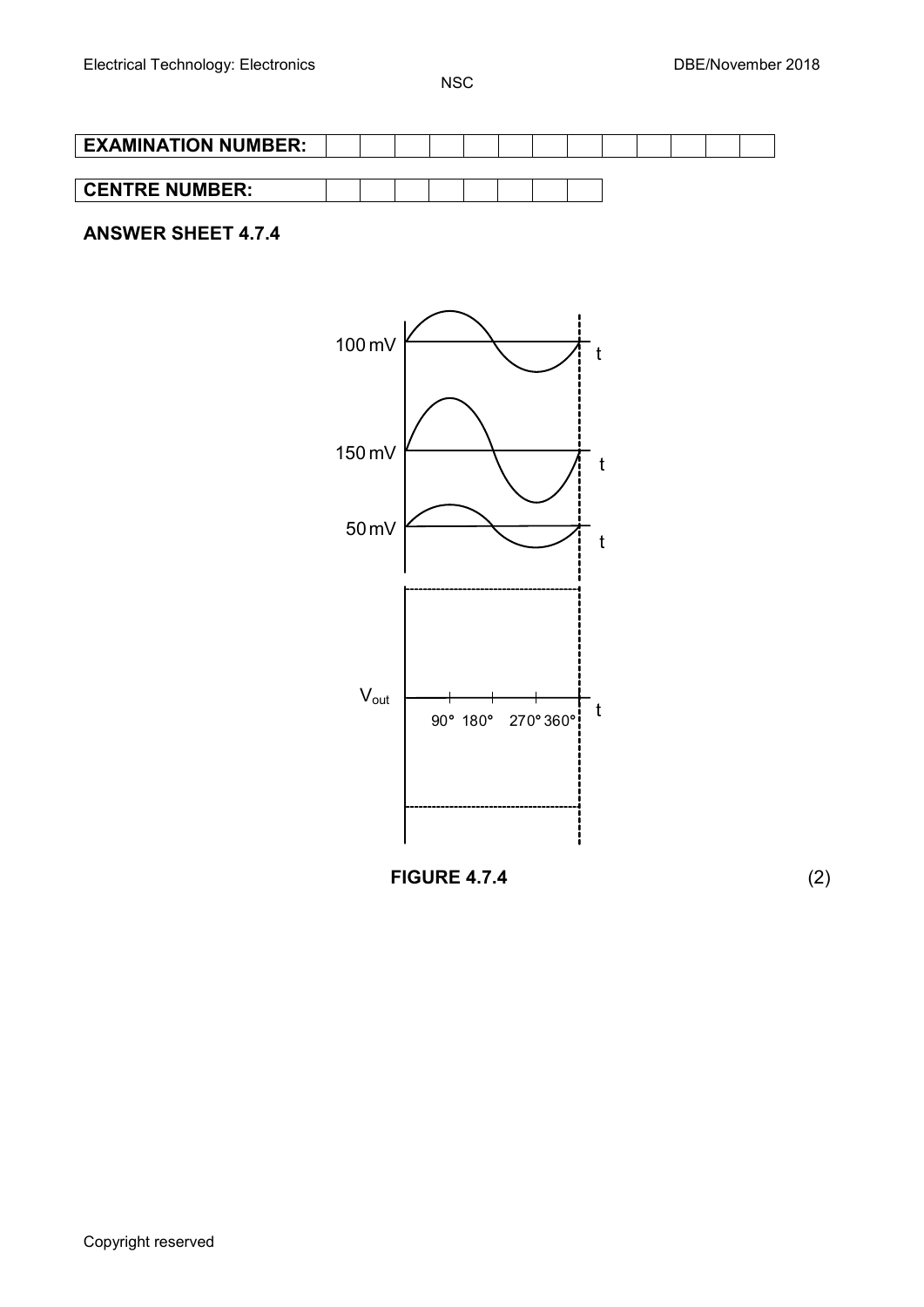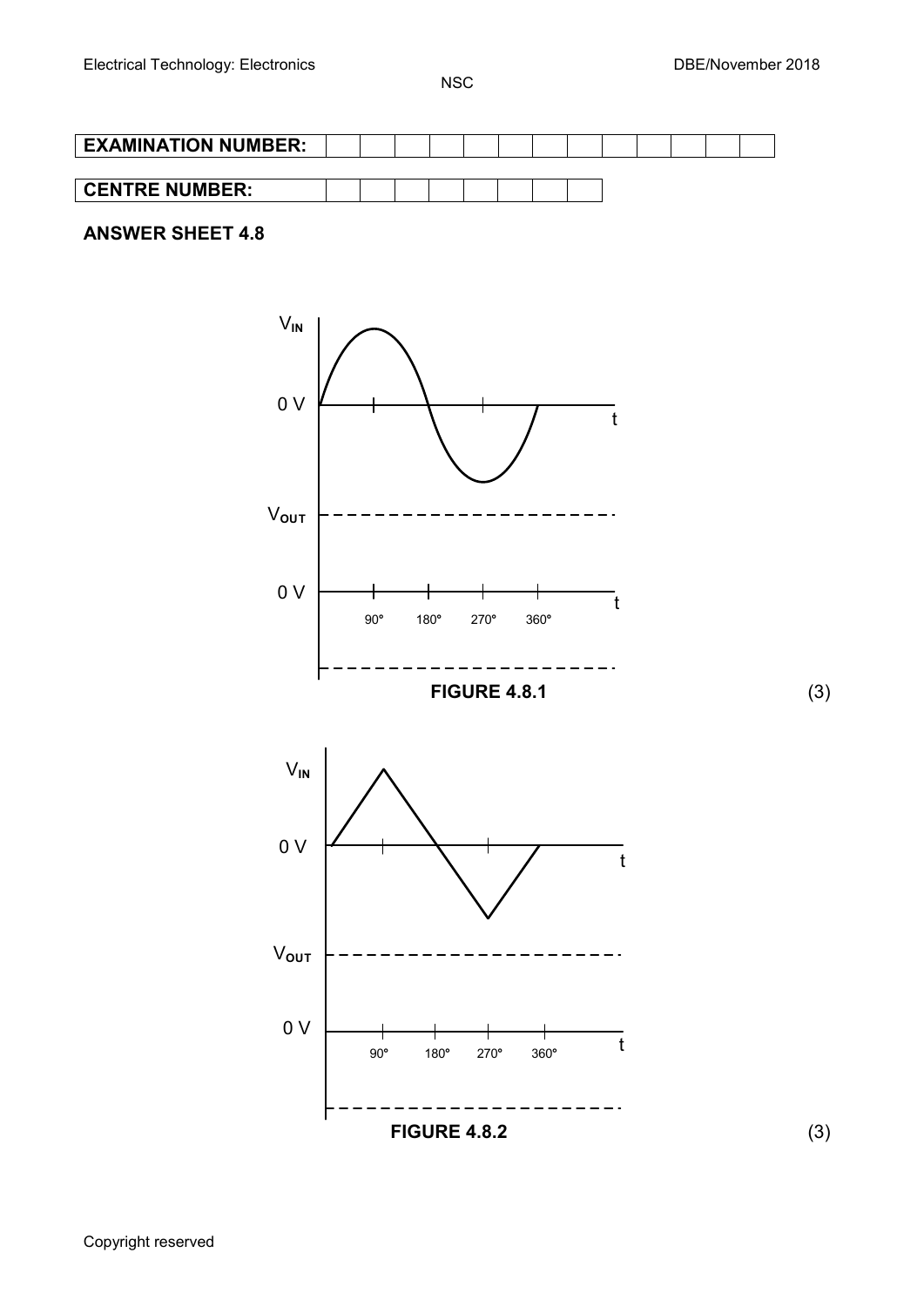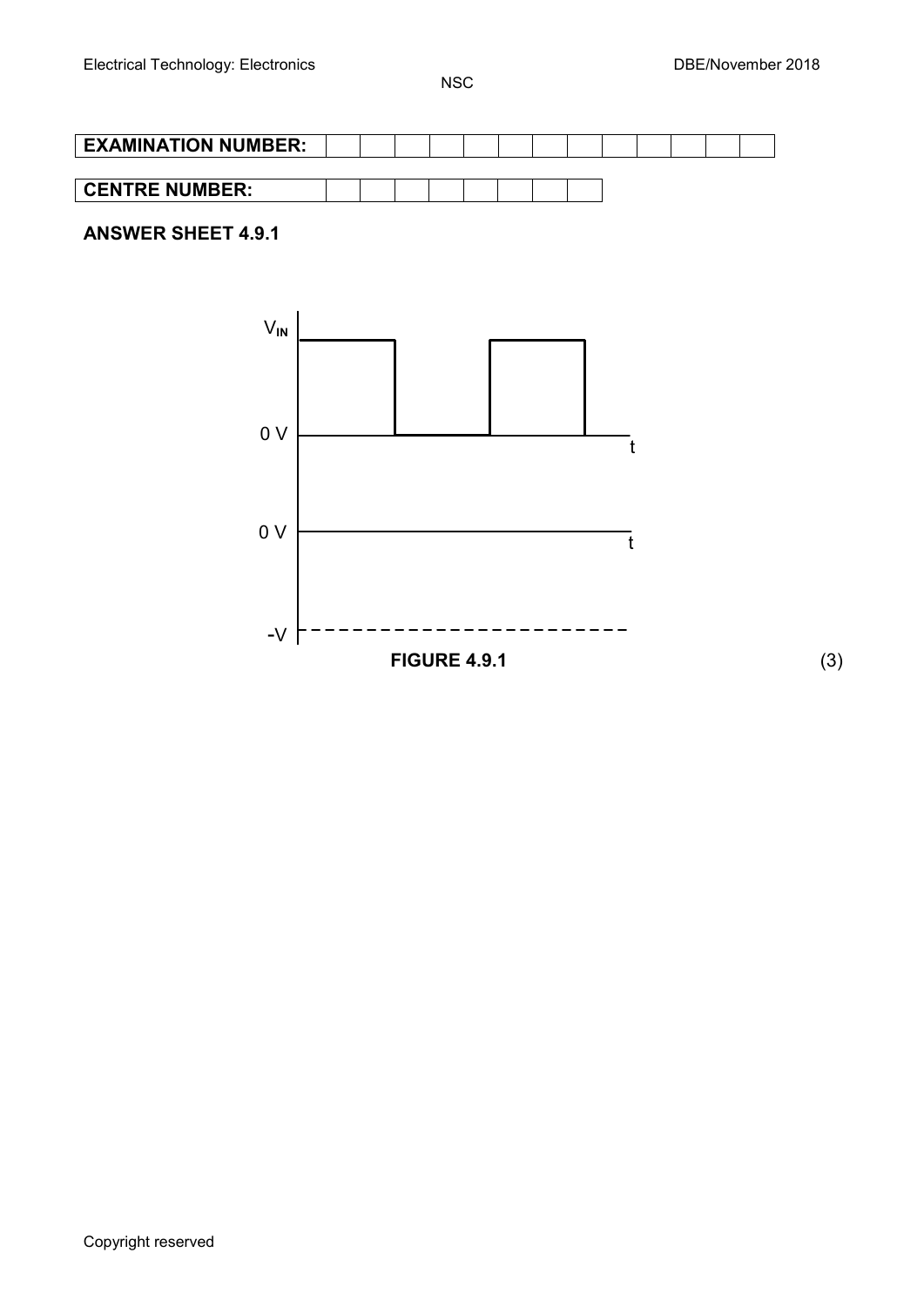| <b>EXAMINATION NUMBER:</b> |  |  |  |  |  |  |  |
|----------------------------|--|--|--|--|--|--|--|
|                            |  |  |  |  |  |  |  |
| <b>CENTRE NUMBER:</b>      |  |  |  |  |  |  |  |

# **ANSWER SHEET 5.2.3**



Copyright reserved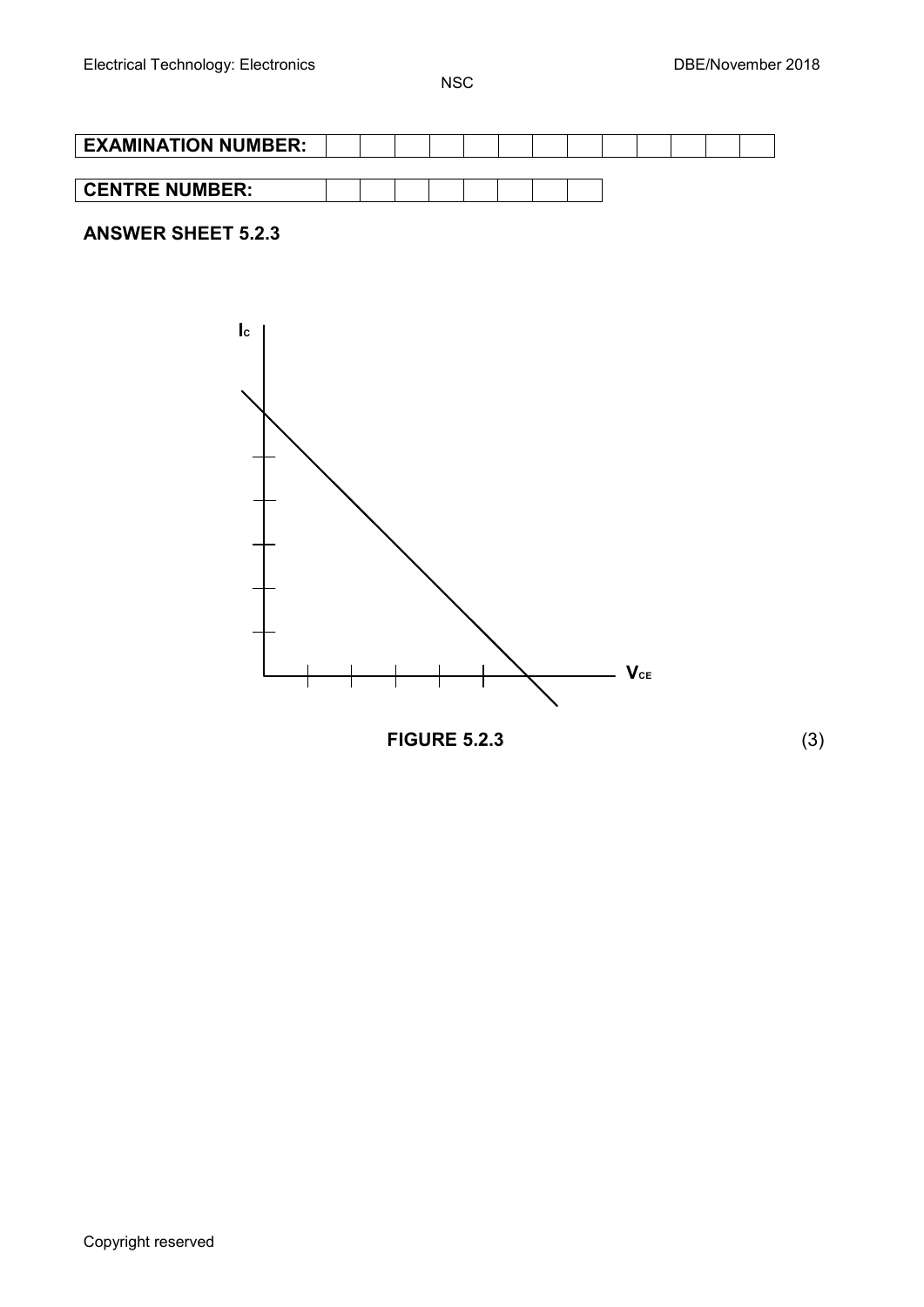

**FIGURE 5.5.3** (6)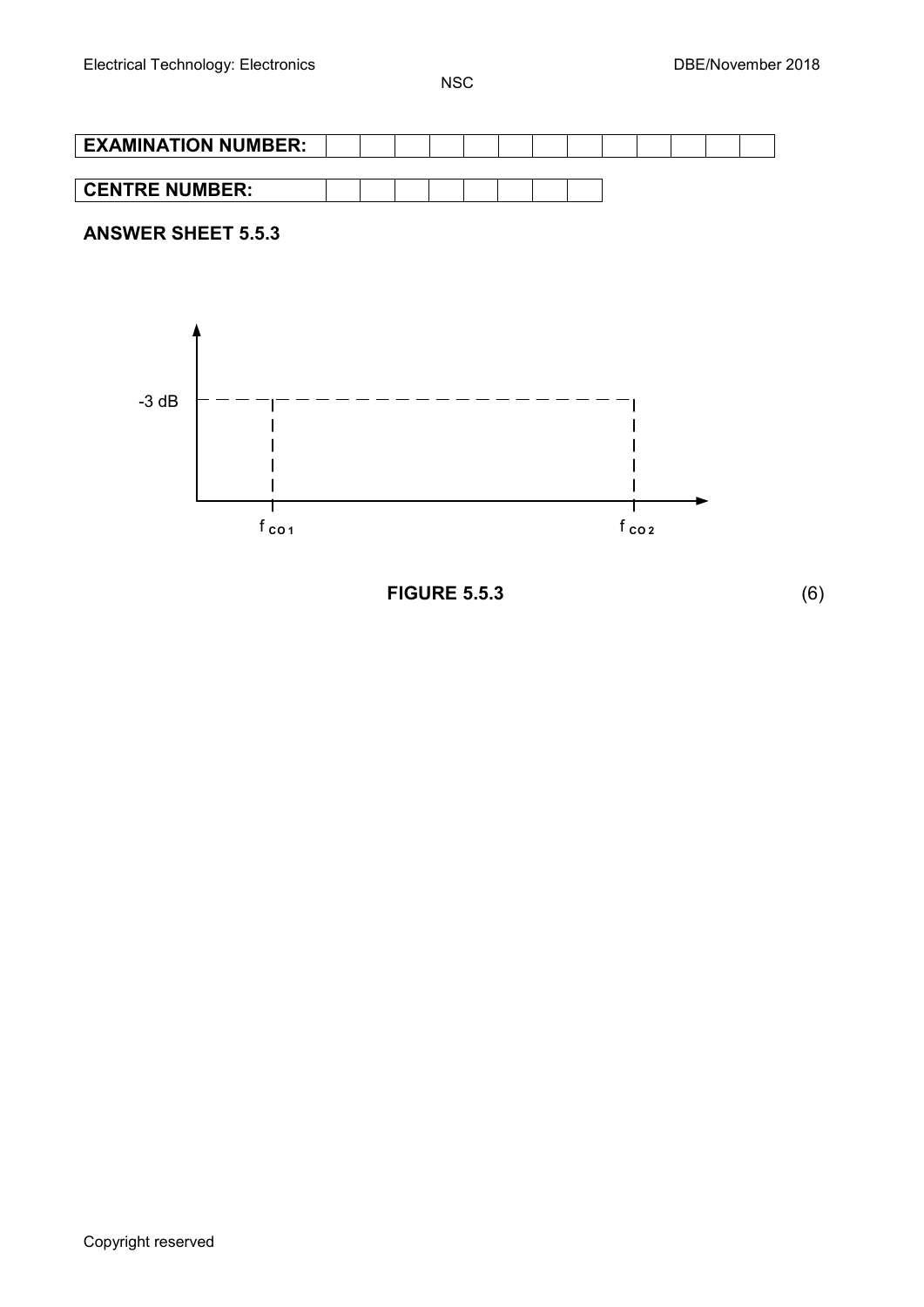